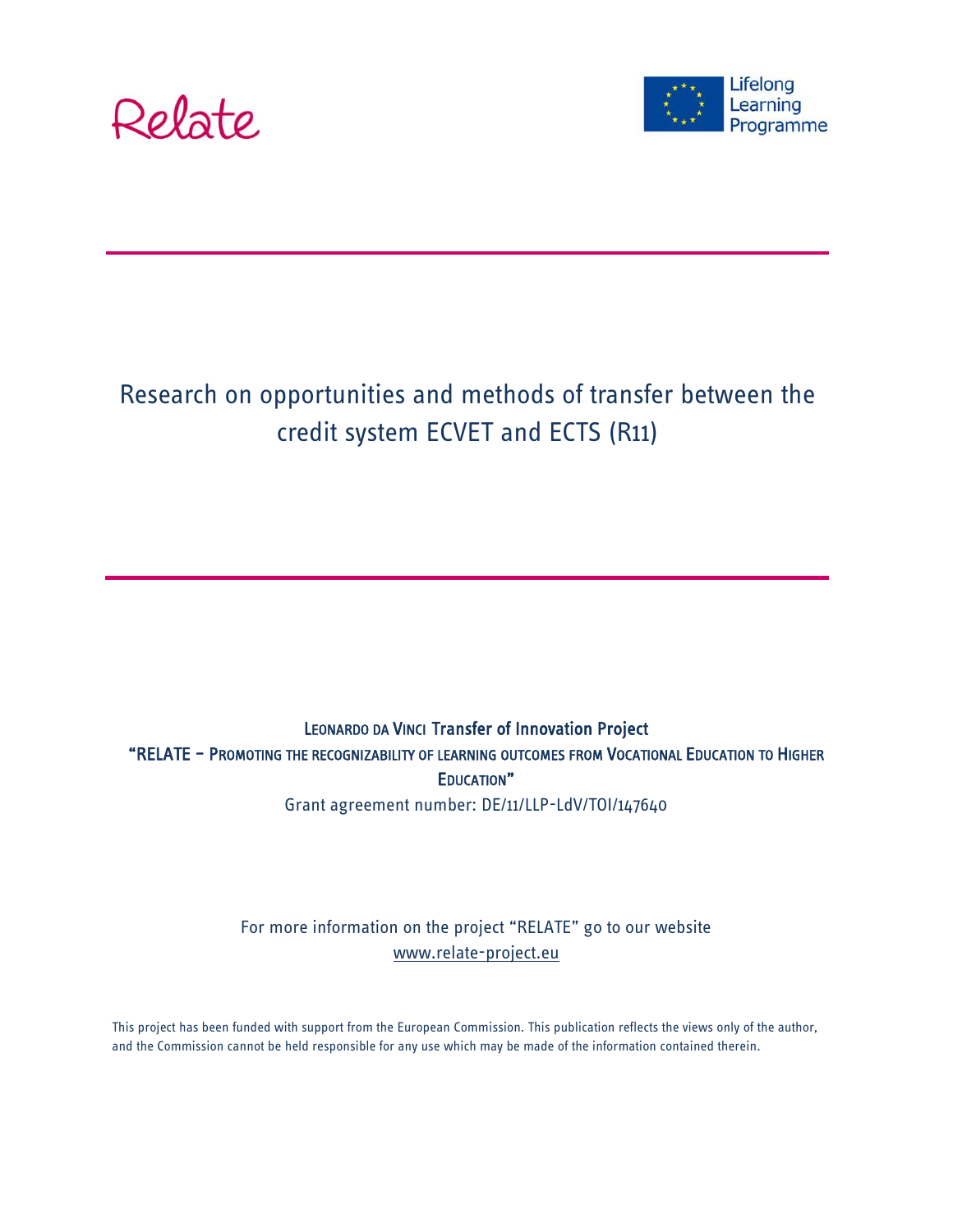



### **Contents**

- 1 Introduction
- 2 [Terminology](#page-8-0)
- 3 General Debate: lifelong learning as common horizon for HE and VET
	- 3.1 ECTS credits vs ECVET points?
	- 3.2 What does a "full" learning year means.
	- 3.3 No numerical standard (credits/points) for EQF levels

4 Concrete opportunities and methods for recognition and accreditation: Nursery qualification in Germany

4.1 Key elements

4.2 DQR and EQF

4.3 Comparison of the classification of learning outcomes of kindergarten teachers between EQR and DQR

4.4 Methodology applied from FHD and AFBB

4.4.1 Blanket recognition

4.4.2 Individual recognition

- 5 Experimental matrix
- 6 Conclusions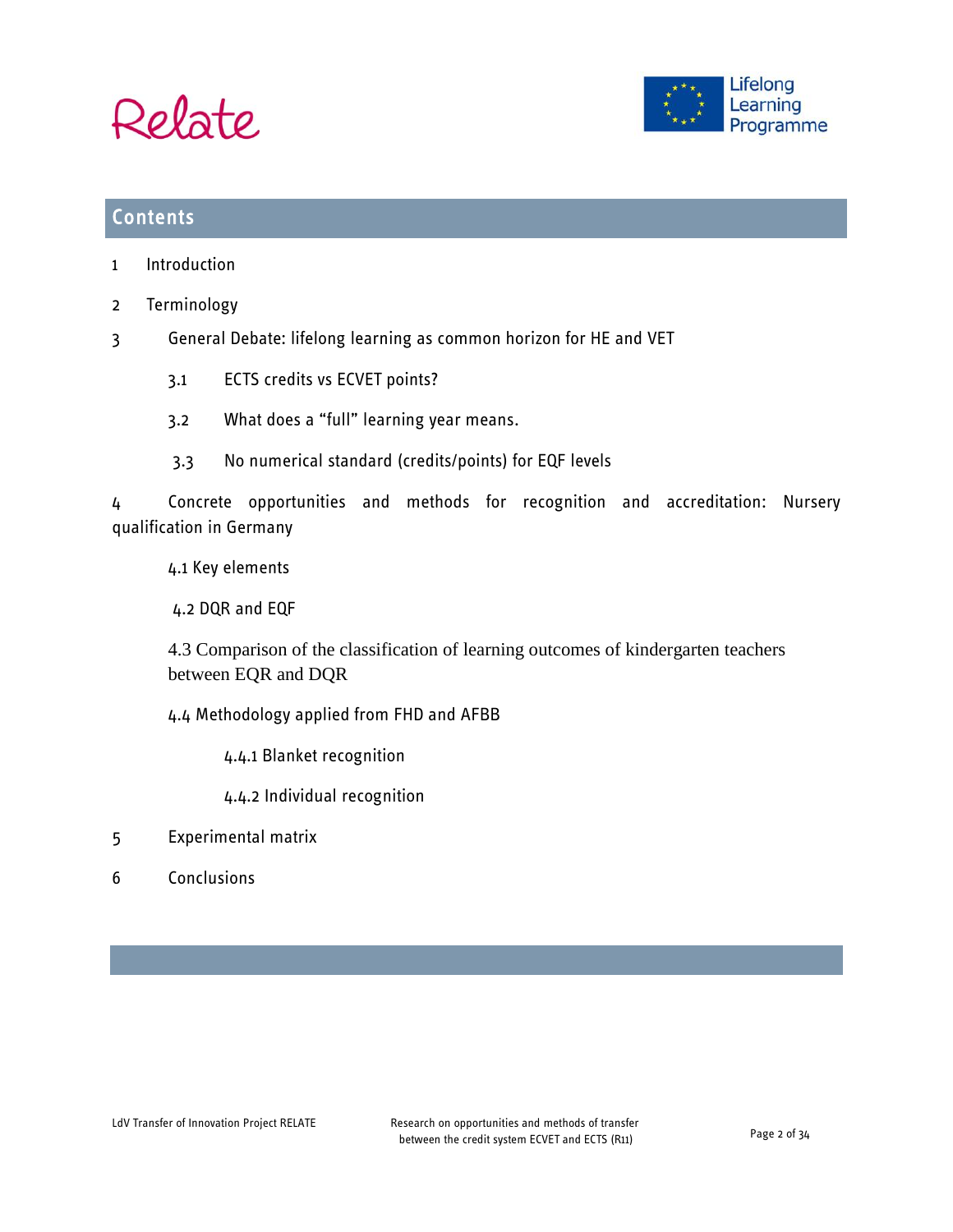



# 1 Introduction

Bridging projects for transfer and recognition of learning outputs between vocational education and training and the high educational institutions have already produced useful results for the purpose of this research, thus in this document the focus will be set on the opportunities and methods available within the participant's countries of the RELATE project and on the specific qualifications considered by the RELATE partners. It is nonetheless necessary to at least mention some of the European projects that mostly have contributed to the debate about bridging the two Credit Accumulation and Transfer System (CATS) and the results that they have produces. The most significant European<sup>1</sup> projects dealing with RPL and credits transfer have been *BE-TWIN 2,* ECTS-ECVET: Building bridges and overcoming differences [\(www.be-twin2.eu/en\)](http://www.be-twin2.eu/en) and *EAGLE*, ECVET and ECTS - Growing Links in European Education [\(www.eagle-ecec.eu/\)](http://www.eagle-ecec.eu/). Together with the more comprehensive Tuning program [\(http://www.unideusto.org/tuningeu/\)](http://www.unideusto.org/tuningeu/), these projects set the benchmarks for analyzing the comparison of the ECTS and ECVET systems and give a clear set of methodologies and examples for building bridges between them. There are at least three elements that have to be considered for an effective transfer of credits: learning outputs (LOs), the European qualification frame (EQF) and the national qualification frame (NQF). Understanding the functions and the interconnections between these elements is a key step to create and implement reliable credit's transfer system from VET to HE. At first it is necessary to briefly recap the central elements of the CATS. Once the terminology has been clarified it is the scope of this document to provide a general overview of the debate taking place in Europe. Discussion about relevance and acceptance of a transfer system between the two educational sectors provides a general framework to foster the opportunities to such a comparison. When analyzing the process of RPL it is important to focus on the European dimension since the biggest impulse to create transfers tools has come from European institutions. For the purposes of this project and specifically for this document it is therefore necessary to have a closer look at the pillar elements of the recognition's process, hence ECTS, ECVT and EQF. A further step toward the scope of this document is represented by the presentation of practical tools developed by other projects and the matrix developed by the Relate consortium. Finally, conclusions will be draw from the presented material.

<sup>&</sup>lt;sup>1</sup> In Germany the ANKOM initiative, launched by the BMBF in 2005, was the most comprehensive attempt to foster transitions between work and higher education, see http://ankom.his.de/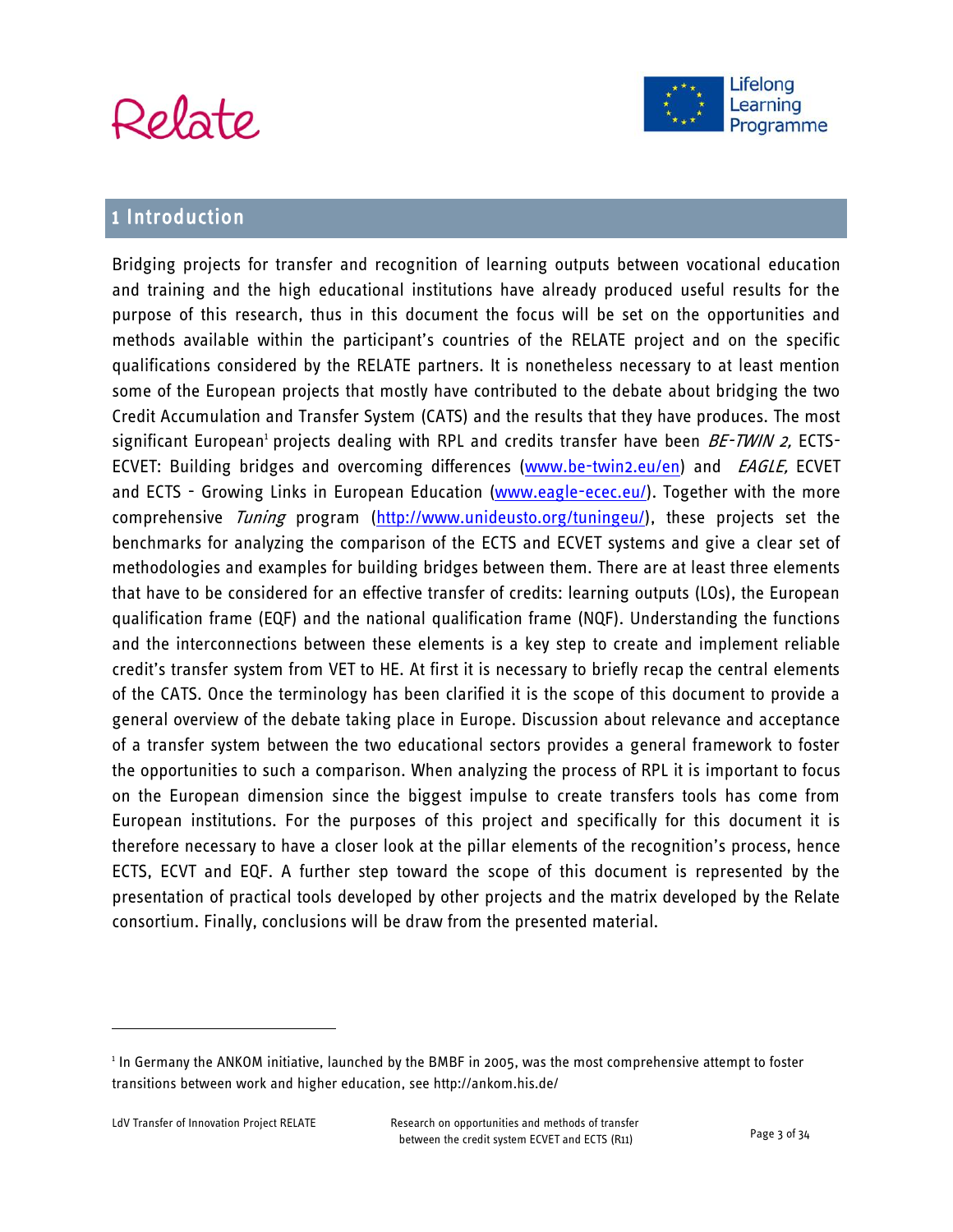



# **Terminology**

The recognition and transfer process for qualifications between VET and HE institutions consists in the attempt to give a measure to the learning activities and their learning outcomes, which can be compared and contributes to horizontal and vertical mobility of individuals. The context in which the transfer process takes place and its key elements are briefly described as follow:

What's CATS: it is the abbreviation for Credit Accumulation and Transfer System, which in the context of this document relates to ECTS as well as ECVET.

What's ECTS: The European Credit Transfer and Accumulation System (ECTS) is a learner-centered system for credit accumulation and transfer, based on the principle of transparency of the learning, teaching and assessment processes. Its objective is to facilitate the planning, delivery and evaluation of study programmes and student mobility by recognizing learning achievements and qualifications and periods of learning<sup>2</sup>. ECTS is widely used in formal higher education and enhances student mobility. The European commission has a dedicate a web page for more information on ECTS at http://ec.europa.eu/education/ects/ects en.htm. Perhaps one of the main contributions to the development of ECTS is represented by the "Tuning Educational Structure in Europe" ([http://www.unideusto.org/tuningeu/\)](http://www.unideusto.org/tuningeu/).

What's ECVET: The European Credit System for Vocational Education and Training (ECVET) is a technical framework for the transfer, recognition and accumulation of learning outcomes with view to achieving a vocational qualification. ECVET aims for better compatibility between the different vocational education and training (VET) systems and their qualifications across Europe. ECVET recommendations and tools as well as updated information on the European development of ECVET can be found at [http://www.ecvet-team.eu/en.](http://www.ecvet-team.eu/en) Several projects have been funded within the LLL Programme which focuses on the implementation of ECVET, in particular the "Pro-ECVET" project [\(http://pro-ecvet.eu/\)](http://pro-ecvet.eu/) targets the professionalization of staff in order to tackle the need for developing knowledge, competences and skills for the VET trainers and teachers. The European Centre for Development of vocational Training CEDEFOP [\(http://www.cedefop.europa.eu/en](http://www.cedefop.europa.eu/en) ) is the main source of research, publications and resources as well as country data and networking for vocational education and training.

<sup>&</sup>lt;sup>2</sup> ECTS User's guide 2015.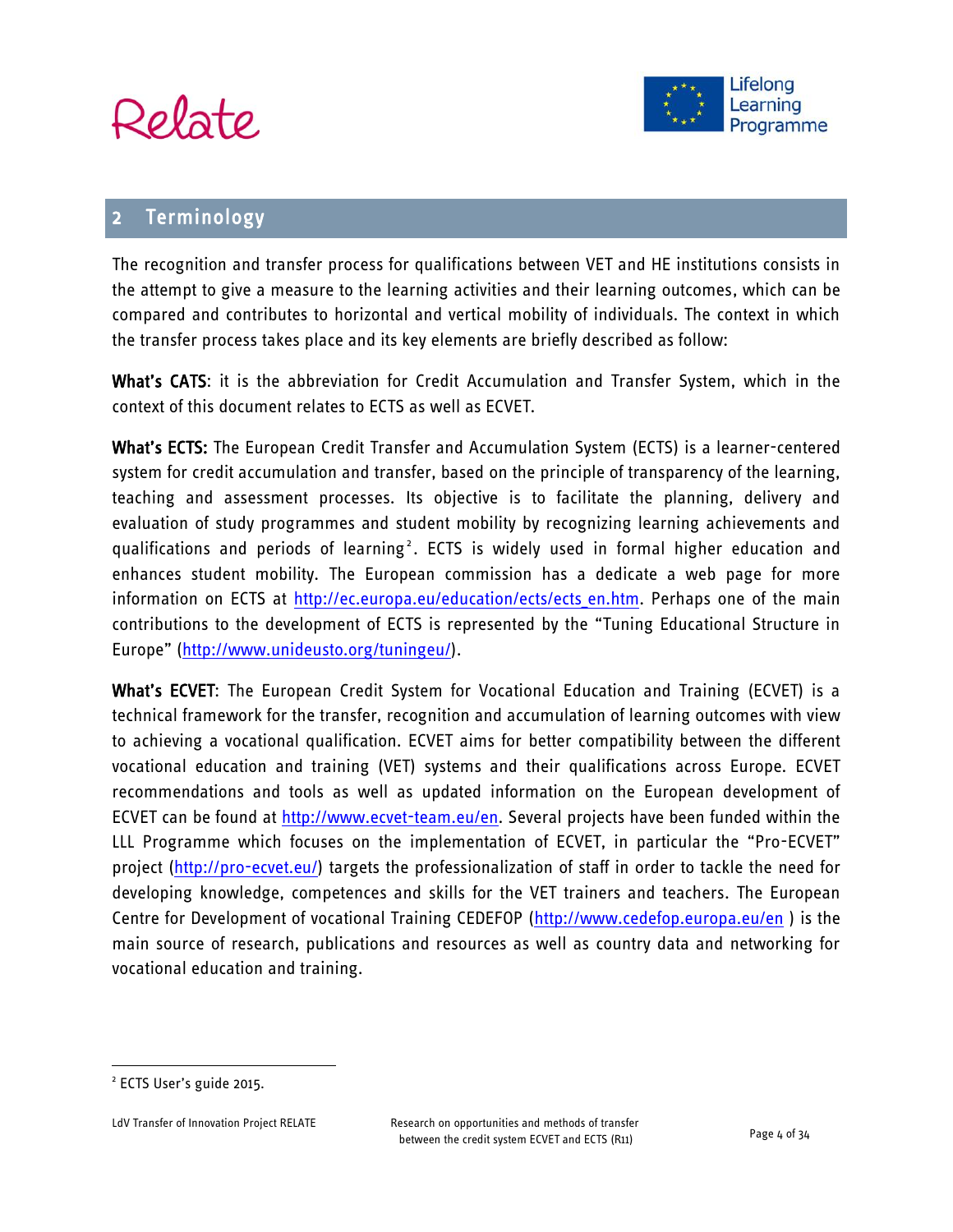



What's learning outcome (LO): Learning outcomes are statements of what a learner knows, understands and is able to do at the end of a learning process<sup>3</sup>. Within the ECVET learning outcomes are described in terms of knowledge, skills and competence, whereas according to the ECTS learning outcomes are described in five dimensions: *knowledge and understanding, applying* knowledge and understanding, making judgements, communication and learning skills. From an overlapping point of view the knowledge and skills dimensions in the EQF would cover the first three ECTS dimensions of LOs, whereas the LOs within ECVET does not explicitly refer to competences such as communication and learning skills, although these are fundamentally considered in the entire EQF structure and particularly in the competence section. The main difference between ECTS and ECVET consists in the application of LOs<sup>4</sup>. Both systems use units for which learning outcomes are defined and use 60 credits/points as its reference. While ECTS credits express the volume of learning in terms of LOs, ECVET points express the volume of learning outcomes in terms of the weight of LOs (numerical representation). Opportunities and methods of transfer between the two credit's systems should be sought in the comparison of LOs<sup>5</sup>.

What's unit of learning outcomes: a unit or module is a component of a qualification consisting of a coherent set of knowledge, skills and competence used in the ECVET that can be assessed and validated, it can be specific to a single qualification or common to several qualifications and may also describe so called additional qualifications which are not part of a formal qualification or curriculum<sup>6</sup>.

What's ECVET point: the points are a numerical representation of the overall weight of learning outcomes in a qualification and of the relative weight of units in relation to the whole qualification. The number of ECVET points allocated to a unit provides the learner with information concerning the relative weight of what s/he has accumulated already. It also provides the learner with information concerning what remains to be achieved. Allocation of ECVET points to a qualification is based on using a convention according to which 60 ECVET points are allocated to the learning

<sup>3</sup> Source: EQF Recommendation, 2008

<sup>4</sup> Robert Wagenaar (Director International Tuning Academy), Setting the Scene: ECVET and ECTS – the two transfer (and accumulation) systems for education and training, 2014.

<sup>5</sup> Definitions and use of LOs are available, respectively, in the ECTS and ECVET user's guides. An extensive documentation on LOs for ECVET can be found on the German Federal Government ECVET-page at [http://www.ecvet](http://www.ecvet-info.de/de/325.php)[info.de/de/325.php](http://www.ecvet-info.de/de/325.php)

<sup>6</sup> ecvet-info.de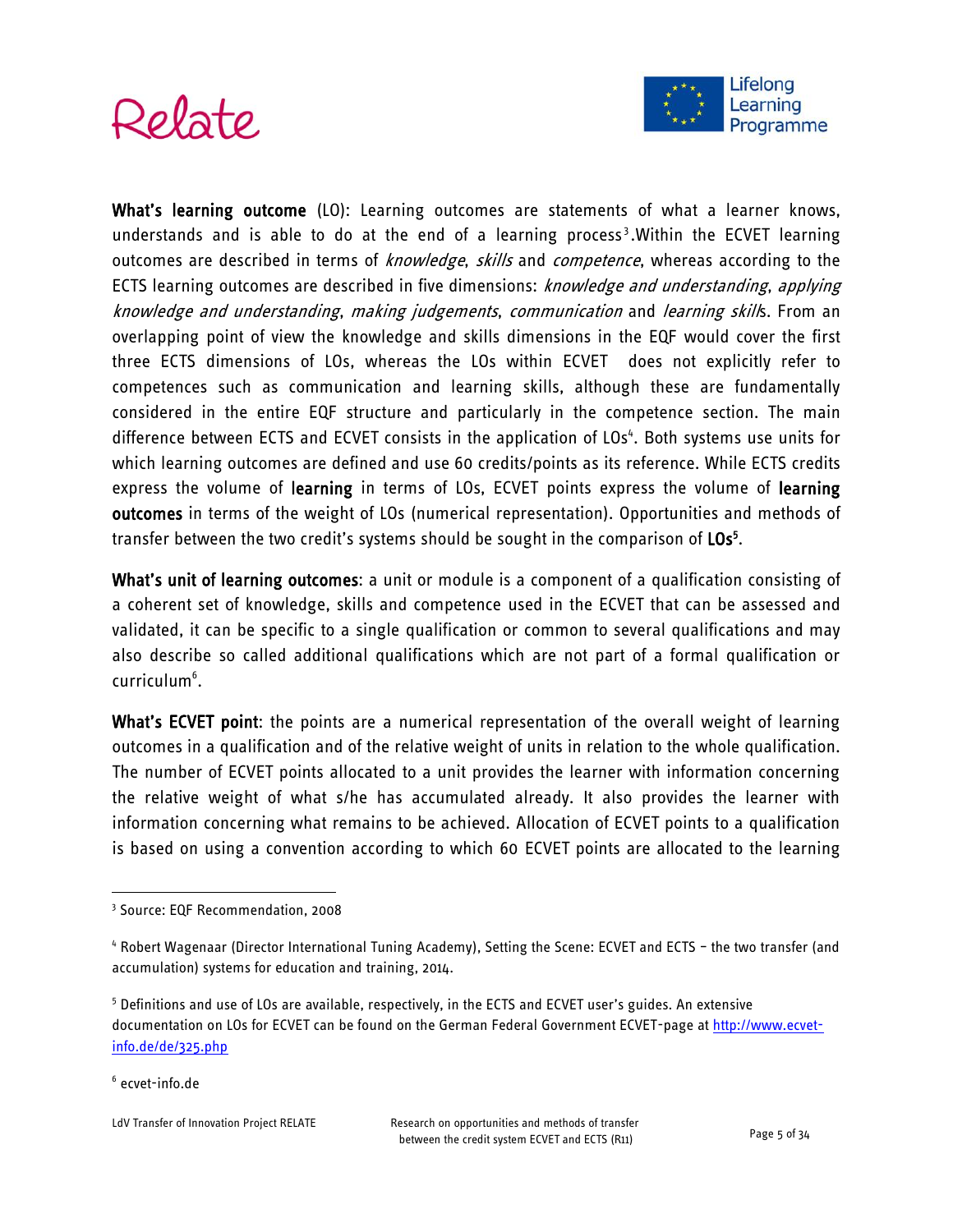

outcomes expected to be achieved in a year of formal full time VET. Together with units, descriptions of learning outcomes and information about the level of qualifications, ECVET points can support the understanding of a qualification. ECVET points are not to be confused with credit.

What's ECVET credit: credits in ECVET designate the learning outcomes the learner has achieved and it's related to a person and his/her personal achievement (credit does not exist on its own without someone having achieved it). In other words while ECVET credit are linked to a person achieving the qualification, ECVET points are linked to the qualification structure and description (independent of whether someone has achieved the qualification or not)<sup>7</sup>.

What's ECTS credit: in ECTS credits are numerical representation of the volume of learning based on the defined learning outcomes and their associated workload. 60 ECTS credits are allocated to the learning outcomes and associated workload of a full-time academic year or its equivalent, which normally comprises a number of educational components to which credits (on the basis of the learning outcomes and workload) are allocated. ECTS credits are generally expressed in whole numbers<sup>8</sup>.

What's EQF and NQF: the European Qualifications Framework (EQF) is a reference framework that acts as a translation device comparing qualifications and education levels across Europe. In 2008 the European Parliament and the Council recommended that all member states relate their national qualifications system to the EQF by referencing national qualification levels to EQF levels and by developing a national qualifications framework (NQF)<sup>9</sup>. EQF implementation is voluntary, entails no legal obligations on member states or sectors. The national authorities and the sectoral stakeholders play a crucial role in the development and implementation of opportunities and methods of transfer: there should be a commitment to link specific national qualification and the ladders to EQF. Central element of the Qualification Framework is the descriptor which indicates the learning outcomes relevant to qualifications at that level in any system of qualifications. When comparing the two credit accumulation and transfer systems (CATS) and referring them to the QF it is important to stretch the difference between Qualifications Framework for Higher Education (QF

<sup>7</sup> Get to know ECVET better. Questions and Answers, 2011

<sup>8</sup> ECTS user's guide 2015

<sup>9</sup> The European Commission provides detailed information and documentation on EQF and NQF on the following page [https://ec.europa.eu/ploteus/search/site?f\[0\]=im\\_field\\_entity\\_type%3A97#,](https://ec.europa.eu/ploteus/search/site?f%5b0%5d=im_field_entity_type%3A97) where, if available, also the NQF for each country is displayed.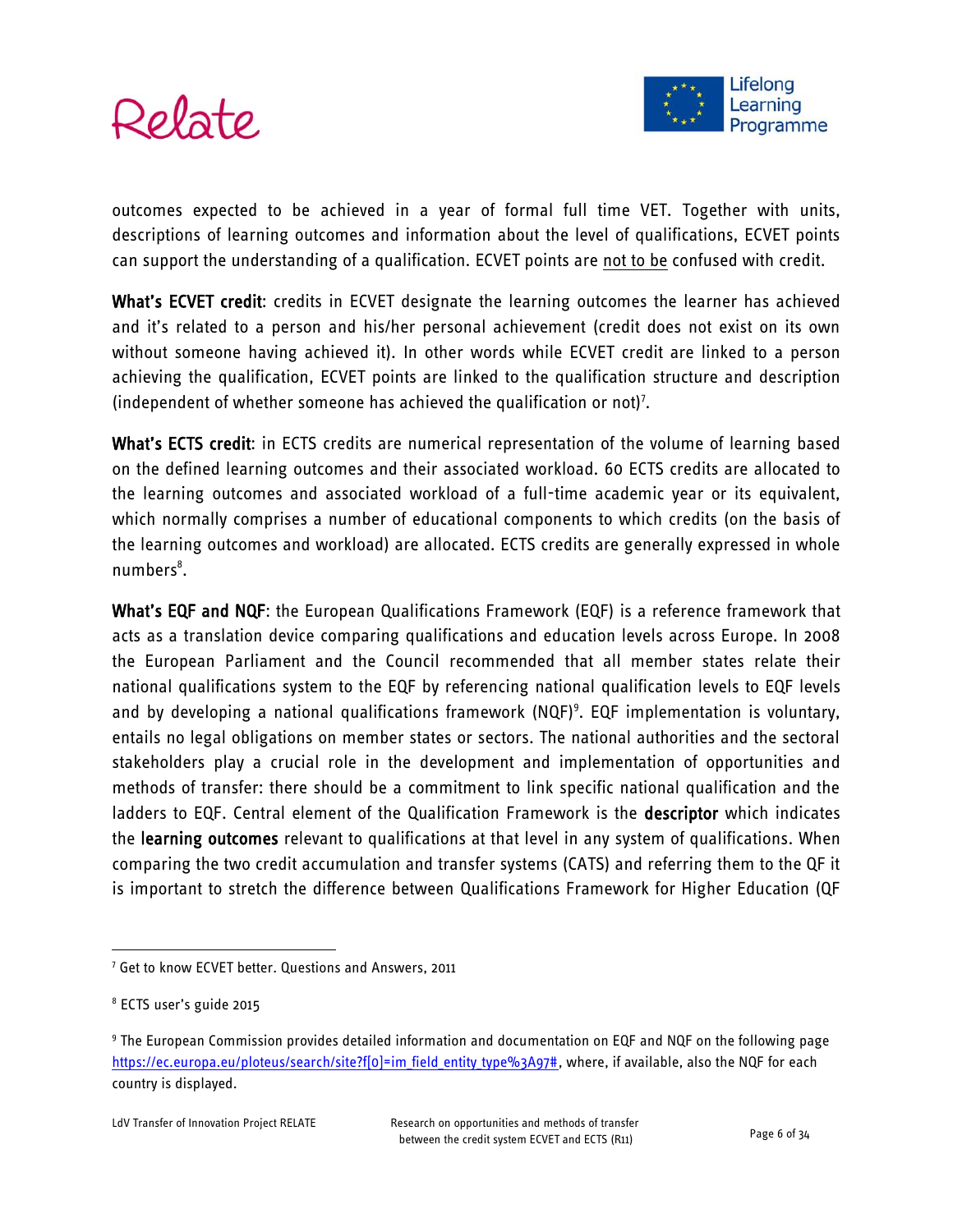



EHEA) based on the three/four cycles structure defined by the Dublin descriptors and the European Qualifications Framework for Lifelong Learning (EQF LLL) comprehensive of eight levels of learning achievement, where the descriptors are broader, more generic and have to be more encompassing than the Dublin descriptors.

What's learning agreement: The learning agreement lays down that, if the learner has achieved the expected learning outcomes and these have been positively assessed by the 'hosting' institution, the 'home' institution should validate and recognize them as part of the requirements for a qualification, according to the rules and procedures established by the competent institution. The Learning Agreement should focus on the specific situation of a particular learner and his/her learning mobility period.<sup>10</sup>

What's transcript of records (ToR): ToR is a personal transcript, a document which details the learners' assessed learning outcomes, units and ECVET/ECTS points awarded.<sup>11</sup>

What's Memorandum of understanding (MoU): MoU is a general framework for cooperation and networking between the partners through which a climate of mutual trust is established. MoU can in general be of two types: 1) operational framework for concrete and identified mobility exchanges; 2) strategic agreement or commitment to recognize (units of) learning outcomes from the partner countries. In general MoU should include: a Objectives of the MoU; b) description of what is a competent institution with regard to these objectives (to avoid explaining why each of the competent institutions is entitles to sign); c) identification of the organizations signing the MoU (who are they and what are they competent for in their systems); d) the qualifications concerned by the MoU (it could be a group of qualifications); e) Period of validity of the MoU; f) List of signatures; g) Division of responsibilities between the partner institutions during mobility: who does what (referring to home and host institution); h) General principles or even rules for assessment in the context of mobility; i) information about how (units of) learning outcomes will be validated and recognized.<sup>12</sup>

What's Diploma Supplement (DS): DS is a document accompanying a higher education diploma, providing a standardized description of the nature, level, context, content and status of the studies

 $11$  ibidem

<sup>&</sup>lt;sup>10</sup> See http://www.ecvet-projects.eu

<sup>&</sup>lt;sup>12</sup> ibidem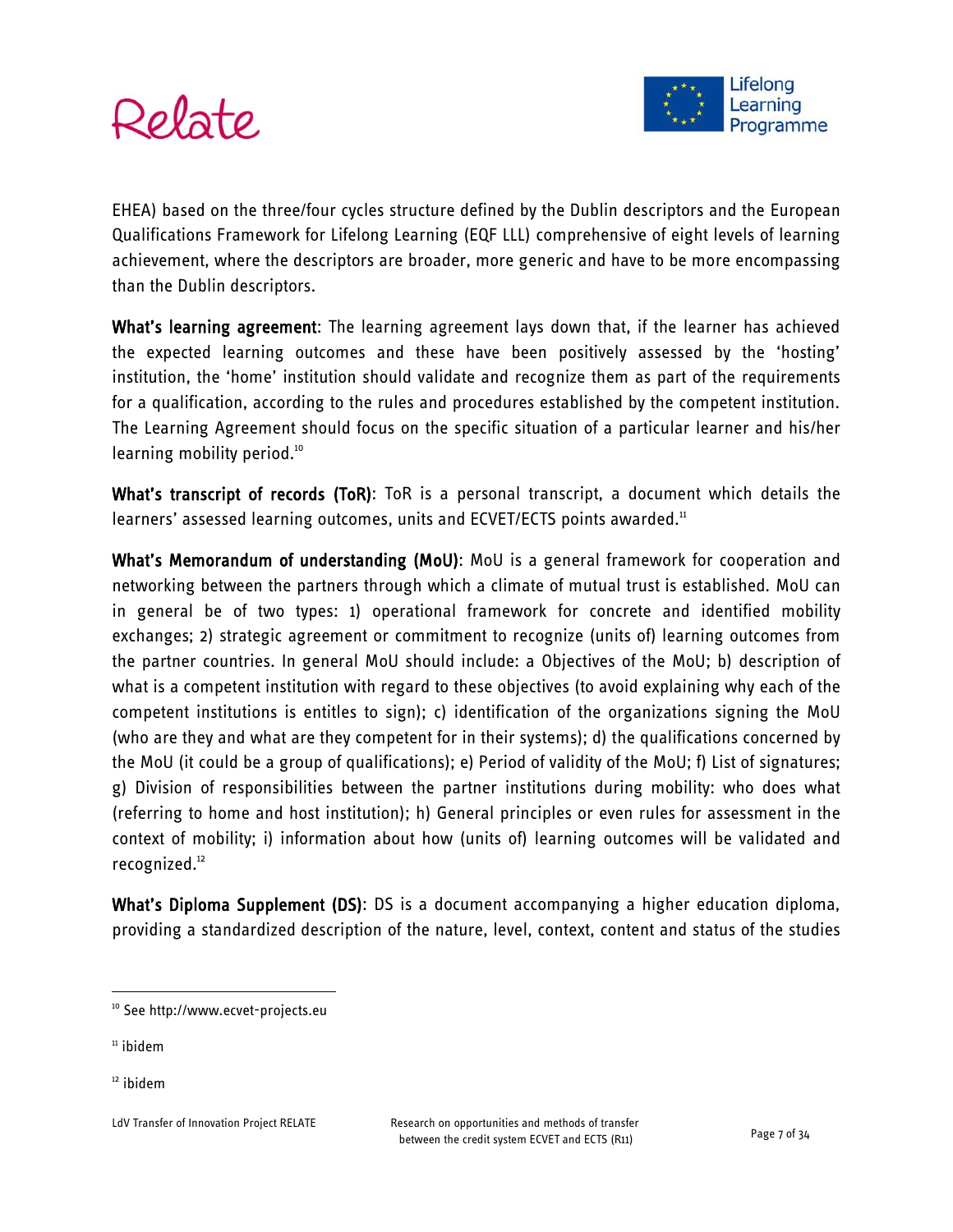



completed by its holder. It is produced by the higher education institutions according to standards agreed by the European Commission, the Council of Europe and UNESCO. It has the following eight sections of information: a) the holder of the qualification; b) the qualification; c) its level and function; d) the contents and results gained; e) certification of the supplement; f) details of the national higher education system concerned and g) any additional relevant information<sup>13</sup>.

What's Certificate Supplement (CS): CS is a document describing the knowledge and skills acquired by holders of vocational training certificates. It provides additional information to that already included in the official certificate and/or transcript, making it more easily understood, especially by employers or institutions abroad<sup>14</sup>.

Since the Bologna and the Copenhagen processes, the debate concerning the two credits system and the link to each other is one of the most vivid discussions among stakeholders in Europe, especially because of its relevance for the labor market and the youth policies, but also because of the fundamental European approach to education, which is seen as a lifelong learning process: at the actual development stage, individuals in the European society tend to frequently move from an occupation to another and even between different labor market sectors, thus it has become necessary to "open" the educational paths and build bridges between them.

<sup>&</sup>lt;sup>13</sup> http://ec.europa.eu/education/tools/diploma-supplement en.htm

<sup>14</sup> https://europass.cedefop.europa.eu/en/documents/european-skills-passport/certificate-supplemen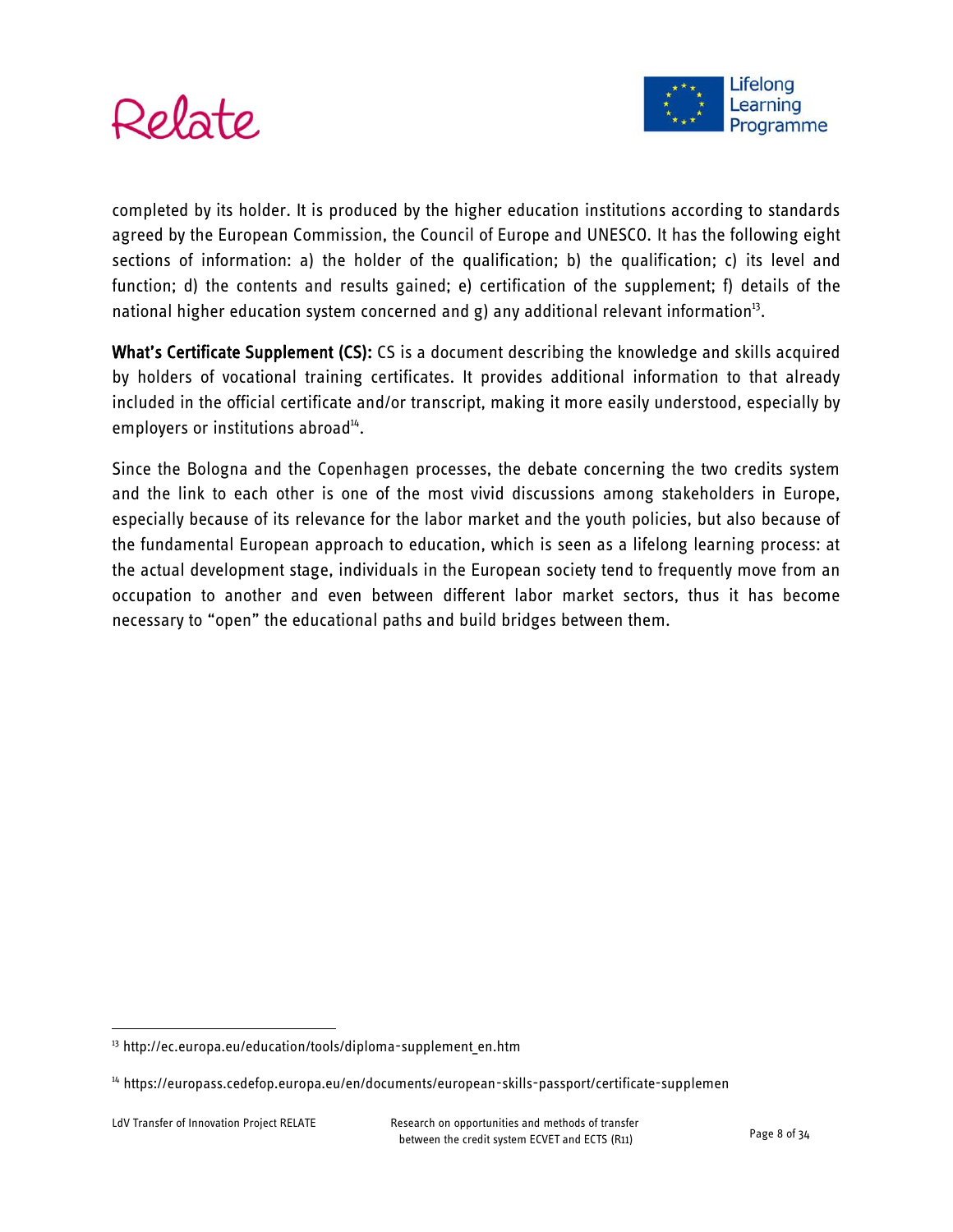

# <span id="page-8-0"></span>3 General debate: lifelong learning as common horizon for HE and VET

As previously stated the BE-Twin2 (among others) project has already set the basis for the further analysis and for the methodology to be used when building bridges between the VET and HE institutions, it would be therefore redundant for the Relate project to attempt a review or reformulation of the excellent work done by the BE-Twin2 partners. Hence in this session the desk research focused on the general debate about the process and the elements of the bridging opportunities and the perception of such opportunities among the stakeholders. Given the fact that VET institutions, together with the European Commission, felt the strong need to have a credit system (ECVET) independent from the ECTS and based on qualifications peculiar to the vocational education, when considering the bridging of the two system, we might report the reaction of major HE stakeholders to the initial consultation and proposal toward a ECVET system, which also helps to understand why the bridging process has encountered, at least at the beginning, such a strong opposition from the academic world. A document provided in 2007 by the European University Association (EUA) which dealt with the development of a parallel credit system (ECVET) to the already well established ECTS explains quite clearly the origin of the debate :"EUA takes note of the fact that the ECVET proposal is not based on the principles of learning outcomes in combination with workload, and that the ECVET proposal has been developed without considering the existing ECTS scheme. By developing two different systems of credit accumulation for VET and higher education, artificial barriers are being constructed, that will complicate mobility between the sectors at a time when the increasingly widespread use of ECTS has been facilitating such movement. The distinctions between those two sectors are often blurred, programmes that are part of VET in one country are part of higher education in other countries (e.g. kindergarten teacher, nursing) and thus already use ECTS […] The parallel introduction of two non compatible credit systems will create confusion and possibly a struggle for the 'best' credit system which will work against the very transparency that credit systems aim to create". Finally the EUA "believes that it is crucial that achievements with the implementation of ECTS must be taken into account in the further development of ECVET. Every effort should be made to avoid two separate credit systems being developed within one lifelong learning strategy. This should also be the guiding principle in the forthcoming review of ECTS. EUA further believes that one of the main reasons for this development has been lack of structural stakeholder involvement in the process. It is unclear why universities, as important players in LLL, have not been involved in the development of the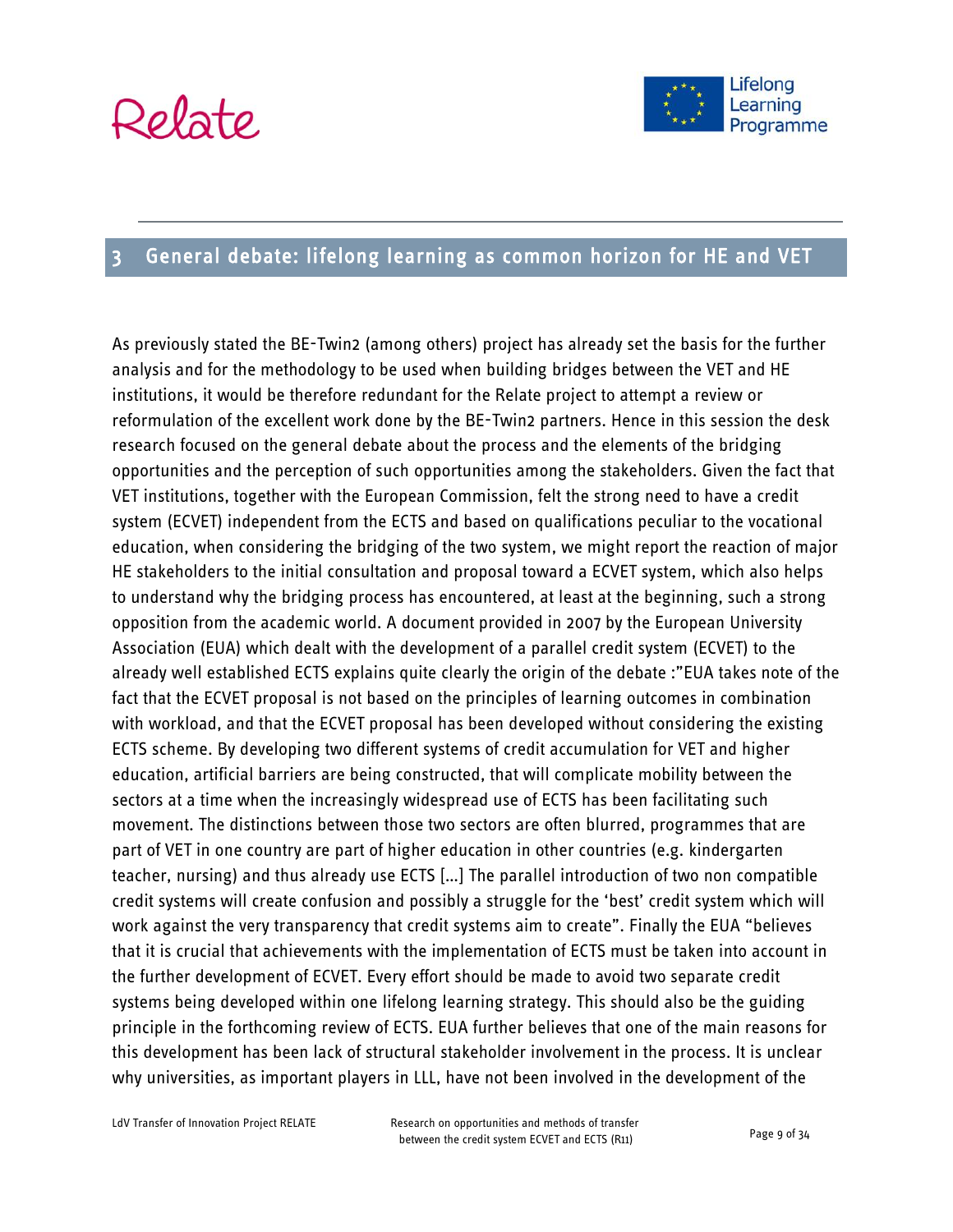



ECVET proposal until now" and as a general conclusion "universities are committed to shaping policy in this field, but for that purpose they need to be involved. EUA calls therefore upon the European Commission to actively involve all relevant stakeholders (institutions, students, staff) in their policy development. Lifelong learning is not a theme that concerns only the VET sector or only higher education and therefore initiatives need to be compatible and coherent. The recent examples of EQF and ECVET show that this goal is still far from to be reached"15. In response to the same European Commission Consultation on ECVET, another important HE stakeholder the EUCEN reinforced the idea of cooperation with the HE institutions for the development of the ECVET and at the same time, calls for a further development of ECTS with a major focus on learning outcomes.16 From 2007 until now (2015) there has been a huge improvement and an impressive amount of work done for establishing the ECVET, thus the further step to link knowledge, skills and competences between the two systems looks now more a practical matter of "how" then a hypothetical-theoretical opportunity. Since 2009 there has been a shift of focus about the central element (credit) upon which qualification obtained in VET institutions can be measured. In particular the ECVET has moved from contact hours to student workload and finally be defined in learning outcomes. In this respect, the ECTS has a more cleared, whereas at the same time less flexible definition of credits strongly oriented toward workload17. The Tuning project has called for a new concept for ECTS, trying to link learning outcomes, competences and ECTS workload based credits. While it is at this point generally accepted that recognition and accreditation of previous learning can be implemented using the key element of learning outcomes, the debate focuses now more on the "descriptors" of the LOs, thus involving directly the EQF (and the NQF associated to it). The ECTS user's guide 2015 sees a substantial shift toward learning outcomes, enabling at this stage a direct functional comparison toward a credits transfer between the two CATS, nonetheless further elements of the debate should be considered and will be briefly introduced as follows.

<sup>&</sup>lt;sup>15</sup> EUA, "EUA policy position on the European Commission's proposals for a European Qualification Framework for Lifelong Learning (EQF-LLL) and the European Commission staff working document on a European Credit System for Vocational education and Training (ECVET)", 2007.

<sup>&</sup>lt;sup>16</sup> EUCEN, "Response to the European Commission's consultation on ECVET", 2007

<sup>&</sup>lt;sup>17</sup> Only recently ECTS-credits have been redefined as a result of workload and learning output.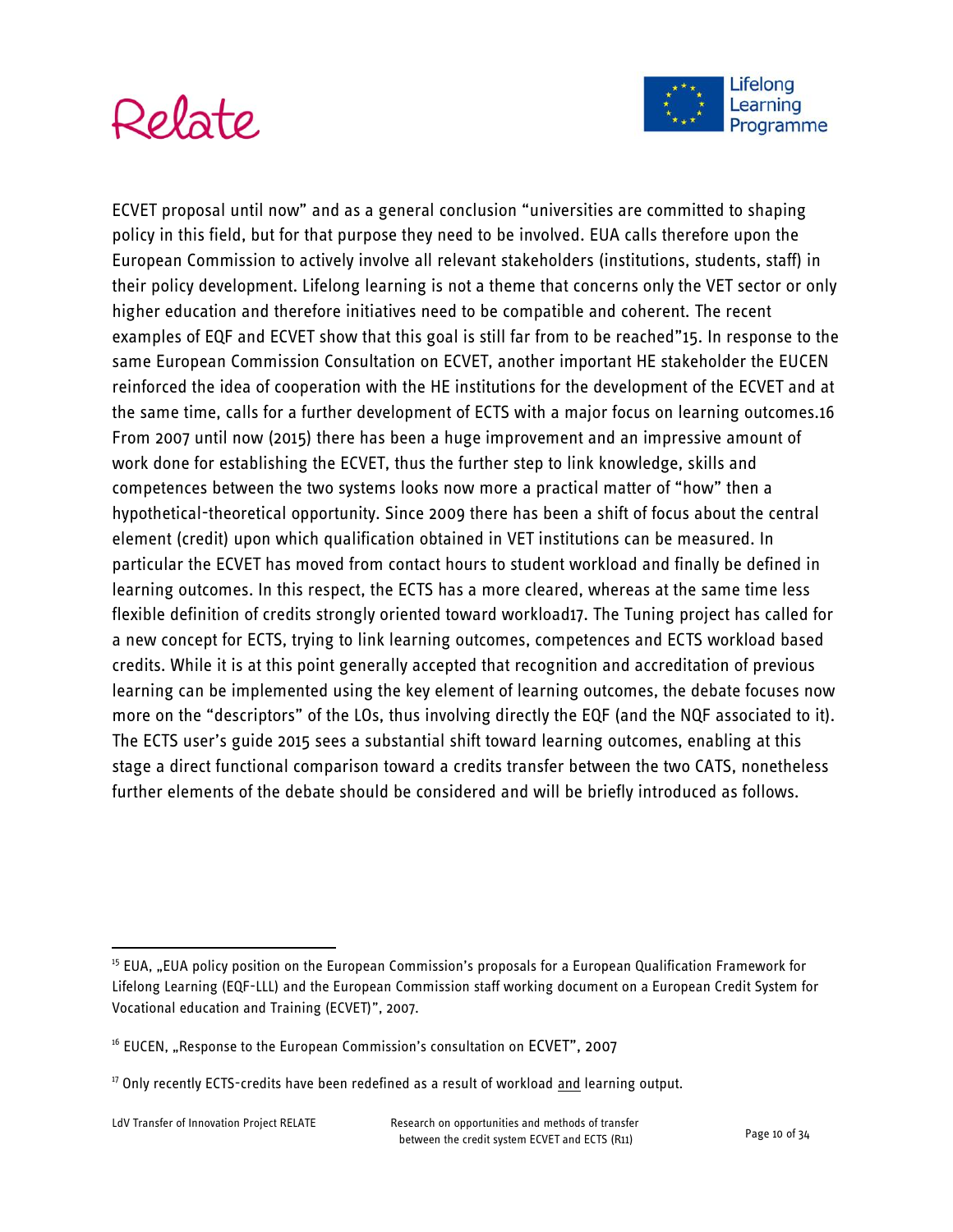# Relate



#### 3.1 ECTS credits vs ECVET points?

Since the shift to a more "learning outcomes-centered" approach of ECTS, a transfer of credits between the two CATS would seem more likely or even just a matter of arithmetic. If this would be the case, the general concerns about transfer would be a rather theoretical discussion. In fact this is not the case. First of all, when talking about credit, the two CATS don't refer to same object. In ECTS credit is a numerical expression of the volume of learning based on the defined learning outcomes and their associated workload. Thus, the ECTS credits have a similar function as the ECVET points, indicating the numerical weight of a qualification, or part of it (i.e. unit), whereas credit in ECVET (there is no such a word as "ECVET credit" in the guide, occasionally they are called credit points) are technically called *credit for learning outcomes* and "designates individuals' learning outcomes which have been assessed and which can be accumulated towards a qualification or transferred to other learning programmes or qualifications" 18 . Secondly, the weight of ECVET points is merely a relative weight, it's not an absolute value. Conventionally, for each full year of formal VET a total of 60 points are allocated to the learning outcomes expected to be achieved, but then again "[…] to decide on the number of ECVET points allocated to a qualification, one formal learning programme is chosen as a point of reference. It is up to the competent institutions in charge of designing qualifications to decide which specific programme will be chosen as a point of reference (e.g. the initial VET or the most common programme). The duration of the selected reference programme together with the ECVET convention on ECVET points, will give the number of ECVET points allocated to the qualification" <sup>19</sup>. To some extent the same could be said for the ECTS credits, which have to be "weighted" differently for different level of qualification, as stated in the ECTS user's guide when it comes to design HE programmes :"It will be evident that not all learning outcomes are at the same level – hence the full implementation of a credit system requires level descriptors. […] The institutional framework will indicate how ECTS credits are to be used, normally specifying a minimum credit value for an educational component to facilitate inter/multi-disciplinary programmes. […] European and national frameworks indicate the level of the final qualification. Thus, institutions, recognizing that not all credits acquired in progressing towards a qualification are at the same level (learning outcomes achieved in the third year of a Bachelor degree, for example, will tend to be more complex than those achieved in the first year) -

<sup>&</sup>lt;sup>18</sup> Get to know ECVET better. Questions and Answers, 2011

 $19$  Ibidem, p.22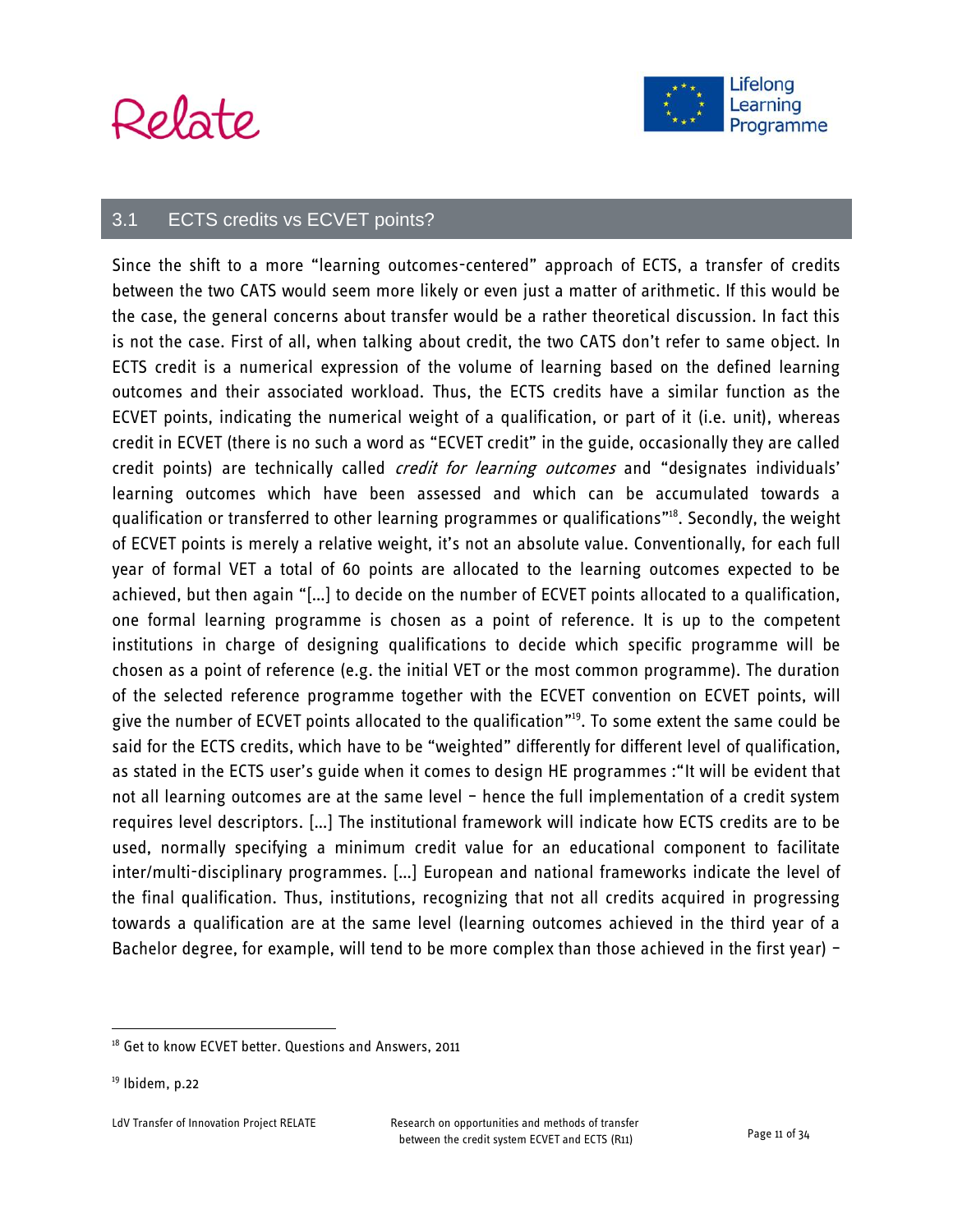



may specify intermediate credit levels with appropriate descriptors"<sup>20</sup>. Finally, no comparison of LOs (credits/points) assigned to each qualification/unit can be accepted on the institutional level without including the descriptors, specified in the QF-EHEA and EQF-LLL, which define the weight and content of the learning outcomes for each level.

It is to a certain extent unclear why, when developing the ECVET, the notion and meaning of credit have been considerably disjoined from the one used in ECTS. In this regard the aforementioned criticism expressed by the UAE seems to be legitimate. Would the ECVET developers have involved HEIs, the transfer of "credits" between the two CATS would have certainly been less complex and more "natural". Nonetheless, the logic of the ECVET was to create a transfer system (i.e. mobility) within the VET Institutions without considering the option of transfer credits to other educational sectors such HEIs. When reading the ECTS user's guide, which includes a (very short) chapter on RPL, the Continuing Professional Development (CPD) is "recognized to be essential for those working in regulated professions [...] Both the European Credit System for Vocational Education and Training (ECVET) and ECTS are perceived to be relevant, since CPD may be located at any of the eight EQF levels. However, the interface between the two systems is not yet sufficiently permeable and the different professions have differing cultures and national sub-cultures. Discussion on relations between the European credit systems is on-going and it is hoped, will lead to greater clarity on the use of credits for CPD. Meanwhile CPD providers at levels five to eight of the EQF are encouraged to consider the appropriateness of ECTS credits for purposes of transparency, recognition, accumulation and transfer, using the methodology outlined in this Guide"<sup>21</sup>. This last sentence is a clear recommendation of maintaining a "high quality level" of recognition which, at the moment could only be provided, with the words of the guide's authors, by the ECTS $^{22}$ .

Keeping in mind the previous considerations, for the purposes of this document it is rather necessary to find "points of contact" and not underline differences between ECTS and ECVET, so that it is finally possible to recognize a substantial bridge between the two CATS when considering

<sup>&</sup>lt;sup>20</sup> ECTS user's guide, p20

 $21$  Ibidem, p. 45

 $22$  Discussion on this peculiar opinion is not an object of the present document. In Germany, for instance, the DVWO has developed a Quality System in VET which allows learners to have their qualification accredited with ECTS points, with the goal to have a credits transfer from VET to HE. Interesting enough is that the recognition is primarily based on workload and not on LOs. For further details see http://www.dvwo.de/index.php/dvwo-qualitaetsmanagement/ectspunkte-vergabe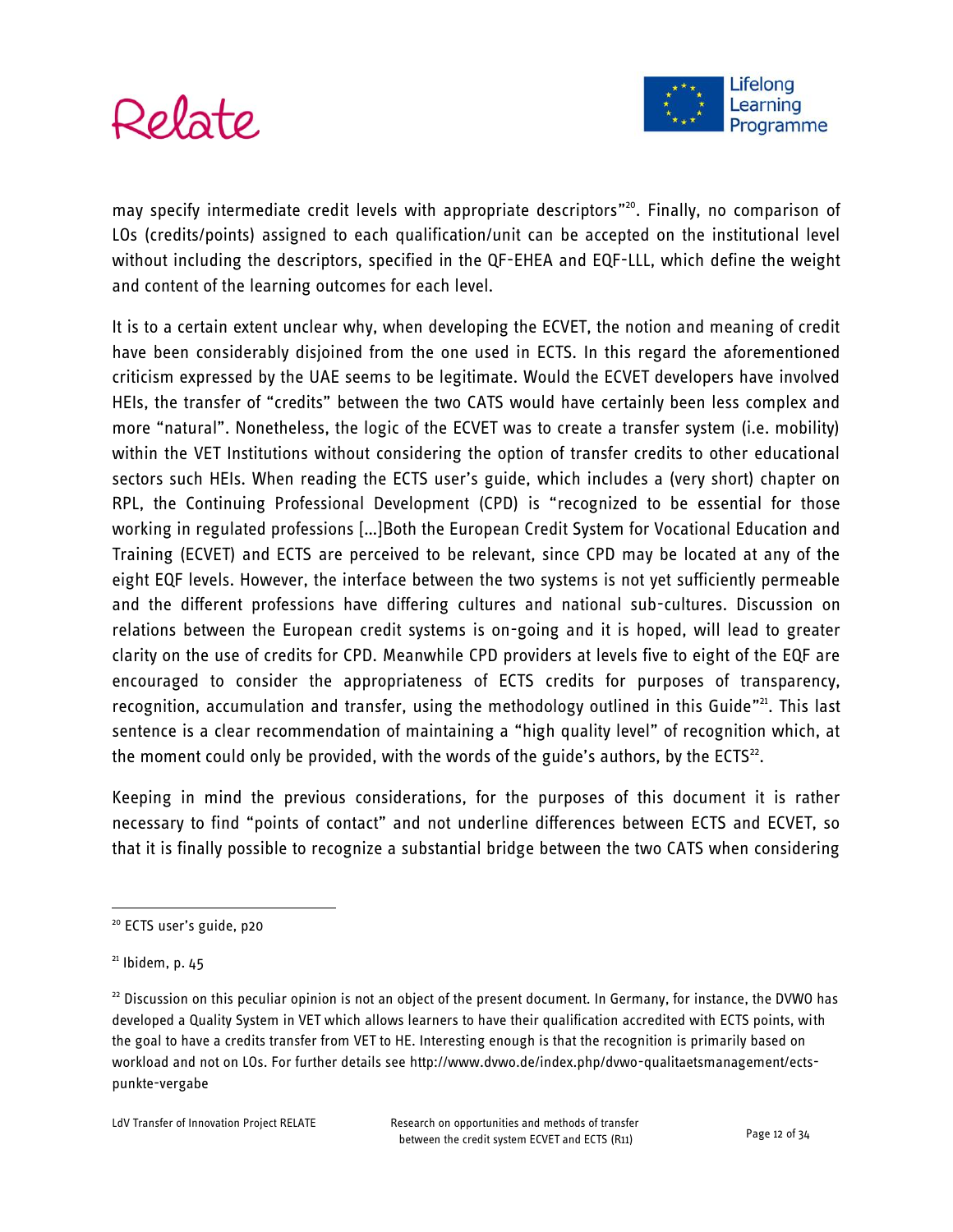



the *operational aspects* of the credits/points numerical measures, that is, when allocating, awarding, accumulating and transfer them.

Allocation: "Allocation of credits in ECTS is the process of assigning a number of credits to qualifications, degree programmes or single educational components" 23 . This translated in the ECVET language means point's allocation, which follows on one or a combination of approaches characterized by learning output *and/or* workload<sup>24</sup>. The allocation of credits/points refers to the volume and weight of the qualification or its units.

Award: "Awarding credits in ECTS is the act of formally granting students and other learners the credits that are assigned to the qualification and/or its components if they achieve the defined learning outcomes […] Credits are awarded to individual students after they have completed the required learning activities and achieved the defined learning outcomes, as evidenced by appropriate assessment."<sup>25</sup>. Translate in ECVET language this are the actual credits (or at least part of it): "Credit refers to the fact that the learner has achieved the expected learning outcomes which have been assessed positively and the outcome of the assessment was documented in a personal transcript"<sup>26</sup>.

Accumulation: "in ECTS is the process of collecting credits awarded for achieving the learning outcomes of educational components in formal contexts and for other learning activities carried out in informal and non-formal contexts."<sup>27</sup> For ECVET this means "Credit accumulation is a process through which learners can acquire qualifications progressively by successive assessments and validation of learning outcomes"<sup>28</sup>.

Transfer: in the ECTS "is the process of having credits awarded in one context (programme, institution) recognized in another formal context for the purpose of obtaining a qualification"<sup>29</sup>. For

- <sup>25</sup> ECTS user's guide. p 11
- <sup>26</sup> Get to know ECVET better, p. 26
- <sup>27</sup> ECTS user's guide, p. 11
- <sup>28</sup> Get to know ECVET better, p. 26
- <sup>29</sup> ECTS user's guide, p. 12

<sup>&</sup>lt;sup>23</sup> ECTS user's guide, p 11

<sup>&</sup>lt;sup>24</sup> See Get to know ECVET better, p. 23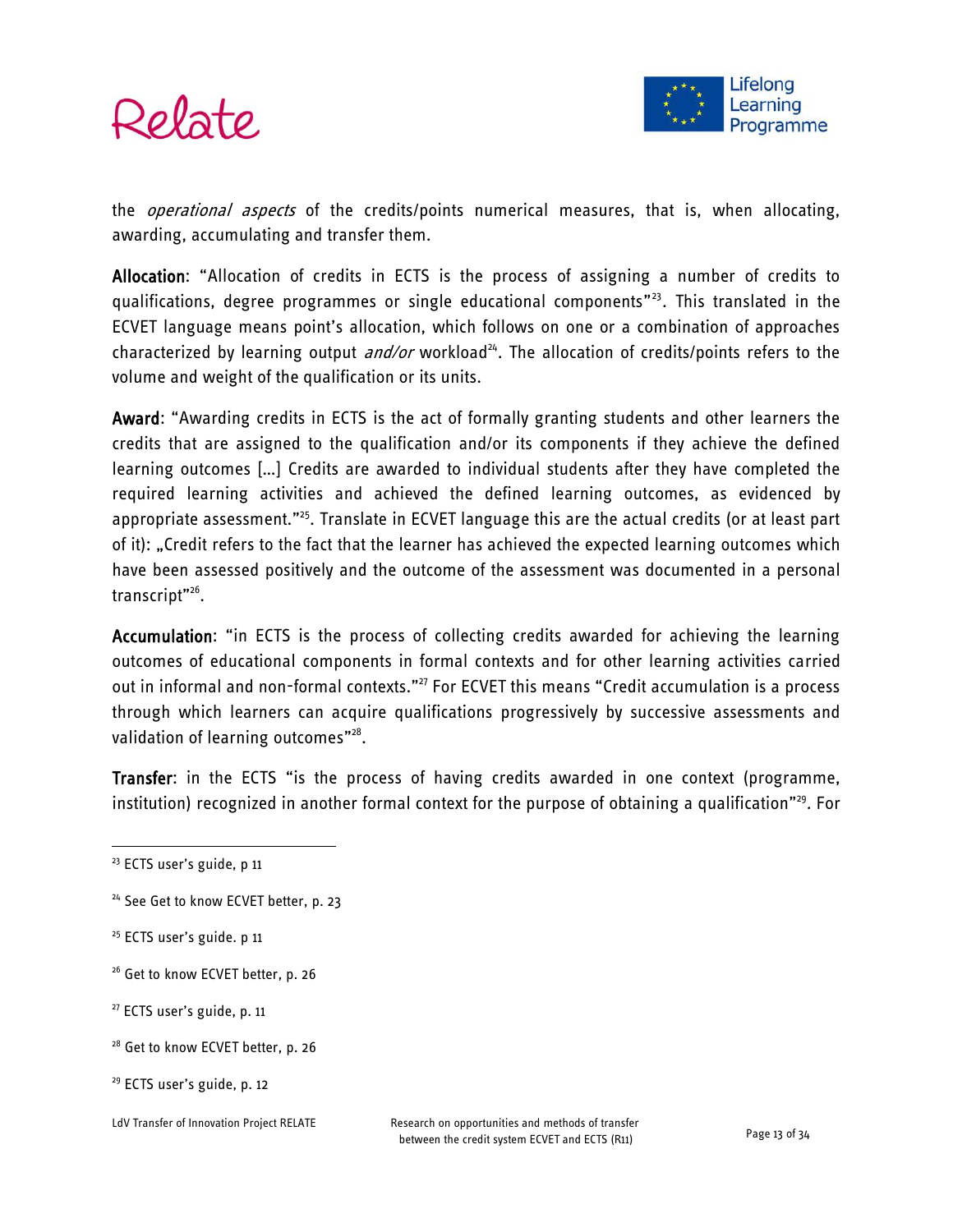



ECVET this means "Credit transfer is the process through which learning outcomes achieved in one context can be taken into account in another context."<sup>30</sup>

When fostering opportunities for transfer of achieved learning outcomes between the two CATS, considering these operational aspects, there are at least two bridges that can be used. The first being the awarding process, which creates a common taxonomy for what is the content of learning outcomes related to the learner. The second is represented by the transfer process foreseen by both CATS, even though for each in their own sector.

#### 3.2 What does a "full" learning year means?

The full year of learning is a common time-measure for both CATS when it comes to define the period in which a specific amount (60) of credits/points is assigned to a qualification. For the opportunities to transfer recognition of learning outcomes it is necessary to understand what a full year of learning means for ECTS and ECVET and verify whether this time-measure represents an obstacle or a common ground for a successful transfer's process.

In the ECTS a full-time academic year, divided in two equal semesters, therefore each with 30 credits, constitutes an amount of workload between 1500 and 1800 hours per year, thus for 1 ECTS a student should work something between 25 and 30 hours. Similarly, the ECVET allocated 60 points for a formal full time  $VET<sup>31</sup>$ . However, in vocational education and training the period in which a qualification can be achieved varies as well in length as well as in continuity. There are "fast tracks" for intense learning activities and also educational path which might be distributed among several institutions (i.e. the dual system in Germany and all the different kind of apprenticeship) and that take longer than one full year to be accomplished. Since the points allocation is rather a flexible process which depends, among other factors, on the workload and on the weight of that particular unit or LO, the time that is needed to complete the whole qualification influences the amount of points to be allocated. In ECTS, where an academic year is generally standardized among HEIs, it seems that allocating credit for LOs or units can be the result of a more homogeneous process among institutions. This is only partially true, since the weight of the

<sup>&</sup>lt;sup>30</sup> Get to know ECVET better, p. 26

 $31$  Initially a total of 120 points for a full year of VET were proposed. The change to 60 points seems to be a step toward ECTS, even though no statement in this regard can be found.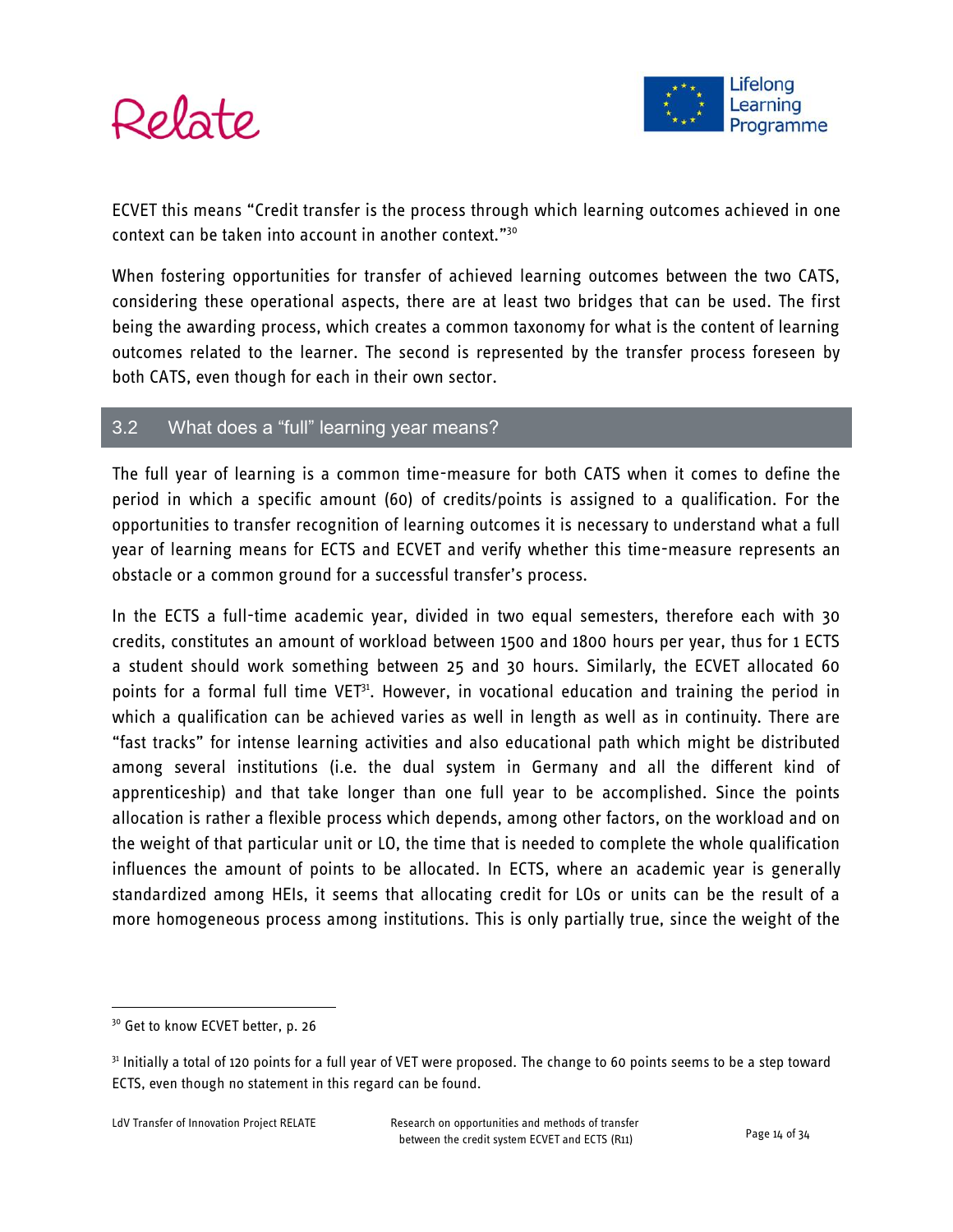



LOs it's always related to the entire qualification and defined by the institution itself<sup>32</sup>. A balanced credits allocation is the result of many factors, ultimately it also depends on how well the HEI staff is trained and acknowledged of the credits allocation process in ECTS. The use of a "one fully year" of education is necessary as a general criteria, its "weight" on the entire allocation's process is nonetheless related to the specific qualification, institution and finally educational programme<sup>33</sup>.

#### 3.3 No numerical standard (credits/points) for EQF levels.

Both CATS relate to the EQF, which gives the general framework (metaframework) when allocating credits to educational programmes and trainings. QFs consist of levels (or cycles) in which the LOs are described through the descriptors. None of the QF has a numerical standard and therefore the credits allocation is relative open to interpretation, depending on how efficient the descriptor operates. A wide spread suggestion is that NQFs, which constitute the national boundaries for qualification, should adapt to the EQF, so for instance have no more and no less than eight levels of qualification and use national descriptors that match the ones used in the EQF. When considering the transfer process of credits between CATS it is necessary to compare the specific NQF with the EQF and refer to the descriptors for that particular qualification or level. The main perplexity here concerns the fact that each national competent public authority might have different approach and/or understanding of their qualification path and structure, thus the basis on which the transfer process should take place might be discontinuous. In addition to that, each institution has its own "right" on creating programmes and assign credits to qualification, which might substantially differ in interpretation and weight assigned to the qualification.

There are many other aspects of the problematic process of credits/points transfer between the two CATS that cannot be discussed here, like the notion of workload and how it is calculate in ECVET, the adaptation of NQF to the EQF, the grades transfer, the consistency of pilot phase in ECVET

<sup>&</sup>lt;sup>32</sup> See ECTS user's guide, p. 18

<sup>&</sup>lt;sup>33</sup> A good example of how singular projects deal with this timeframe dimension is given by the "SME Master Plus" coordinated by the Zentralverband des Deutschen Handwerks partnered with other vocational institutions from France, Norway, Austria and Slovenia. In order to achieve the qualification (internationally recognized by the partners) in "Master in Bakery" a total amount of 100 ECVET points is assigned, independently from the duration of the vocational education.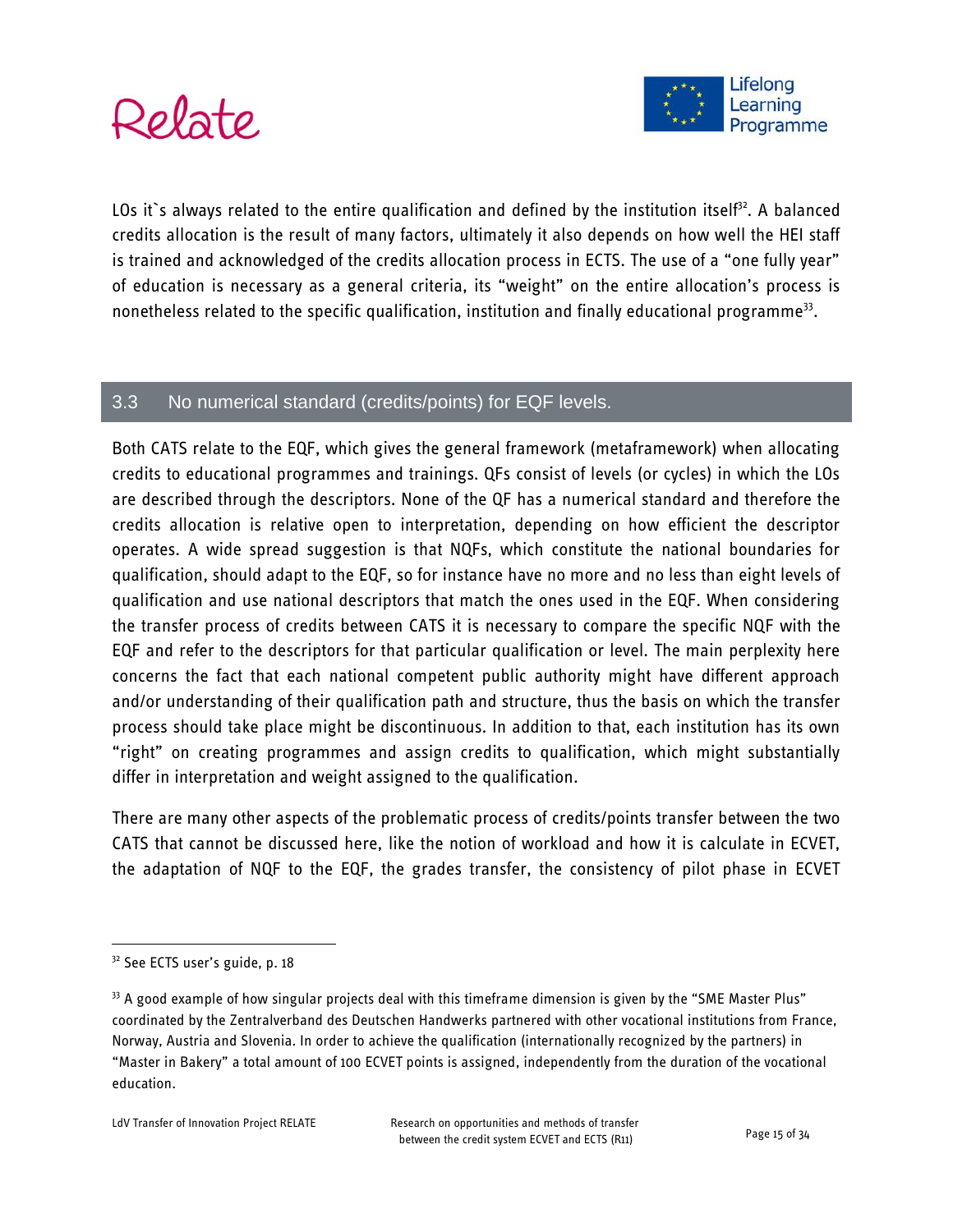



compared to the ECTS development process and finally the missing indication on language issue in the ECVET guide<sup>34</sup>.

In 2012 a "pilot-projects offensive"<sup>35</sup> has been launched for test and develop the ECVET system on European scale, the results of which cover several countries and several qualifications. Compare to the many years of development of ECTS, since the Bologna Process in 1999, this might seem a quite short period of time. As a matter of fact, a "real" ECVET system still to be implemented and validated across Europe<sup>36</sup>. This is due to the variety of qualification's system in Europe and to the different legislations on VET qualification, which is a prerogative of national states. Nonetheless it's possible to draw concrete opportunities and methods for recognition and transfer between the two CATS, which is the subject of the next paragraph.

<sup>&</sup>lt;sup>34</sup> See Richard de Lavigne, ECTS and ECVET: comparison and contrasts, 2009

<sup>35</sup> See http://www.ecvet-projects.eu/

<sup>&</sup>lt;sup>36</sup>"So, at present, among the European countries there is wide diversity, so we cannot say we have an ECVET system that is anything like as coherent as the ECTS system at HE. This is 12 years after the first ECVET-related meeting.", in Notes on the ECVET Conference -19th Nov 2014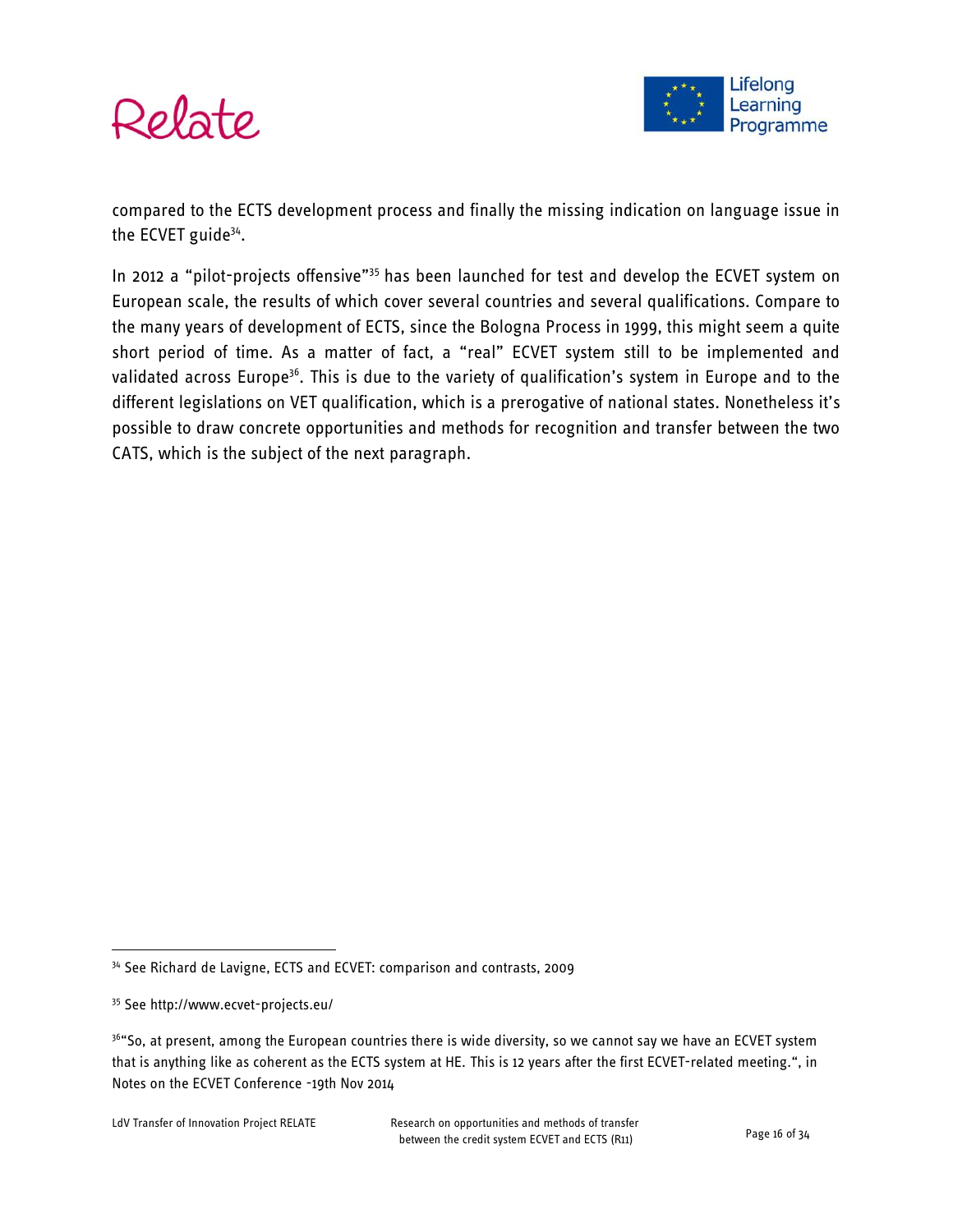



# 4 Concrete opportunities and methods for recognition and accreditation: Nursery qualification in Germany

#### 4.1 Key elements

The key *legal* element in the process discussed in this document is represented by the concrete opportunity given by the national law<sup>37</sup>. In Germany, the Kultusministerkonferenz (KMK) is the authority which provides legal basis for educational matter for all the Länder. According to the resolution provided in 2002 by the  $KMK<sup>38</sup>$ , up to 50% of previous learning acquired outside the HE can be, upon specific premises, claimed by a person in order to start an academic educational path. One of the premises is that knowledge and competences acquired during VET have to be equivalent, in content and level, to the ones their going to replace in HE. The qualification obtain in VET should then be accredited with ECTS points according to the level and content of qualification in  $HE^{39}$ . Once the legal framework grounds the theoretical opportunity for accreditation and transfer, the next step is to verify the *functional* element of NQF.

#### 4.2 DQR and EQF

The DQR (Deutsche Qualifikationsrahmen) is the national QF in Germany and plays a central role in the process of RPL representing the framework within a qualification, on the national scale, can be described and assigned to a specific level according to the EQF. It is relevant to mention that in Germany the understanding of *competence* considers cognitive as well as affective and motivational components and thus creates a bridge between vocational and general or academic education, by including participation and reflexivity as key elements to the ability to act in a field of work or study. According to this premises the DQR added a fourth dimension to the EQF matrix, by splitting the learning outcomes "competence" in two subcategories and giving them an equal "status" to knowledge and skills. In doing so DQR provides a more complete picture of each required competence and explains and clarifies the EQF from the perspective of the German education system.

 $37$  For an extensive report on the legal framework see Result 1 of this research

<sup>&</sup>lt;sup>38</sup> See Beschluss der Kultusministerkonferenz of the 28.06.2002

<sup>39</sup> See Beschluss des HRK-Plenums of the 08.07.2003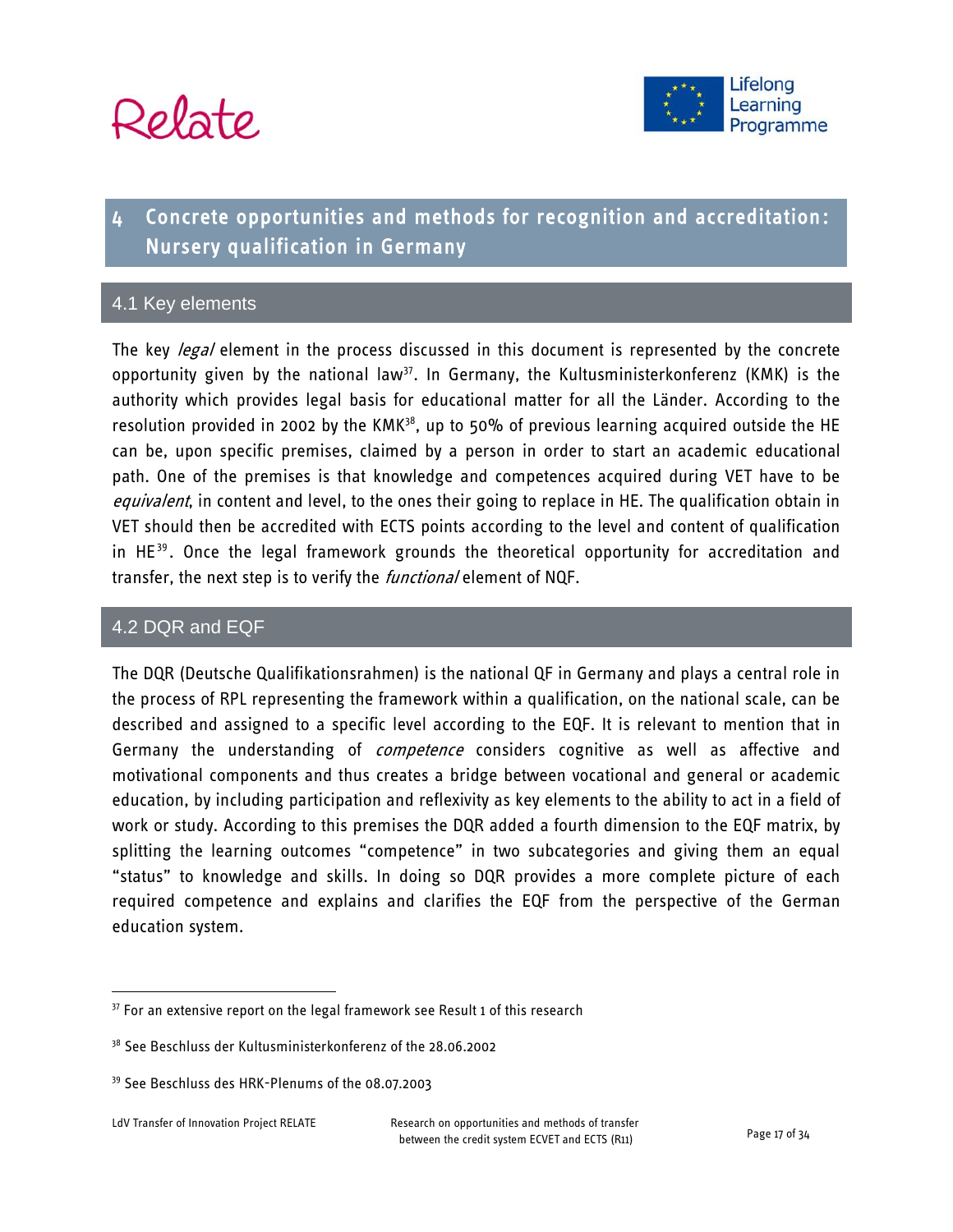



| <b>EQF</b><br>Level | Knowledge                                            | <b>Skills</b>                                 | Competence                                         |  |  |  |  |
|---------------------|------------------------------------------------------|-----------------------------------------------|----------------------------------------------------|--|--|--|--|
|                     | described<br>as<br>theoretical<br>and/or<br>factual. | described as<br>cognitive<br>and<br>practical | described in terms of responsibility and autonomy. |  |  |  |  |
| Level#              | Descriptor                                           | Descriptor                                    | Descriptor                                         |  |  |  |  |

| <b>DQR</b><br>Level | Knowledge                                            | <b>Skills</b>                                 | Social competence                                                                                                                                                                                                                                    | Autonomy<br>degree                                                                                                                                                      |  |
|---------------------|------------------------------------------------------|-----------------------------------------------|------------------------------------------------------------------------------------------------------------------------------------------------------------------------------------------------------------------------------------------------------|-------------------------------------------------------------------------------------------------------------------------------------------------------------------------|--|
|                     | described<br>as<br>theoretical<br>and/or<br>factual. | described as<br>cognitive<br>and<br>practical | refers to the ability and willingness<br>to cooperate with other toward a<br>goal, to understand their interests<br>and social situations, deal with<br>them rationally and responsibly<br>and shape together the working and<br>living environment. | refers to the<br>ability and<br>willingness to act<br>independently and<br>responsibly, to<br>reflect own and<br>other action and<br>develop own<br>capacity for action |  |
| Level#              | Descriptor                                           | Descriptor                                    | Descriptor                                                                                                                                                                                                                                           | descriptor                                                                                                                                                              |  |

There are two considerations that have to be made at this point in regard to the development of DQR: first, "[When] testing ECVET in the context of transnational mobility, the potential systemic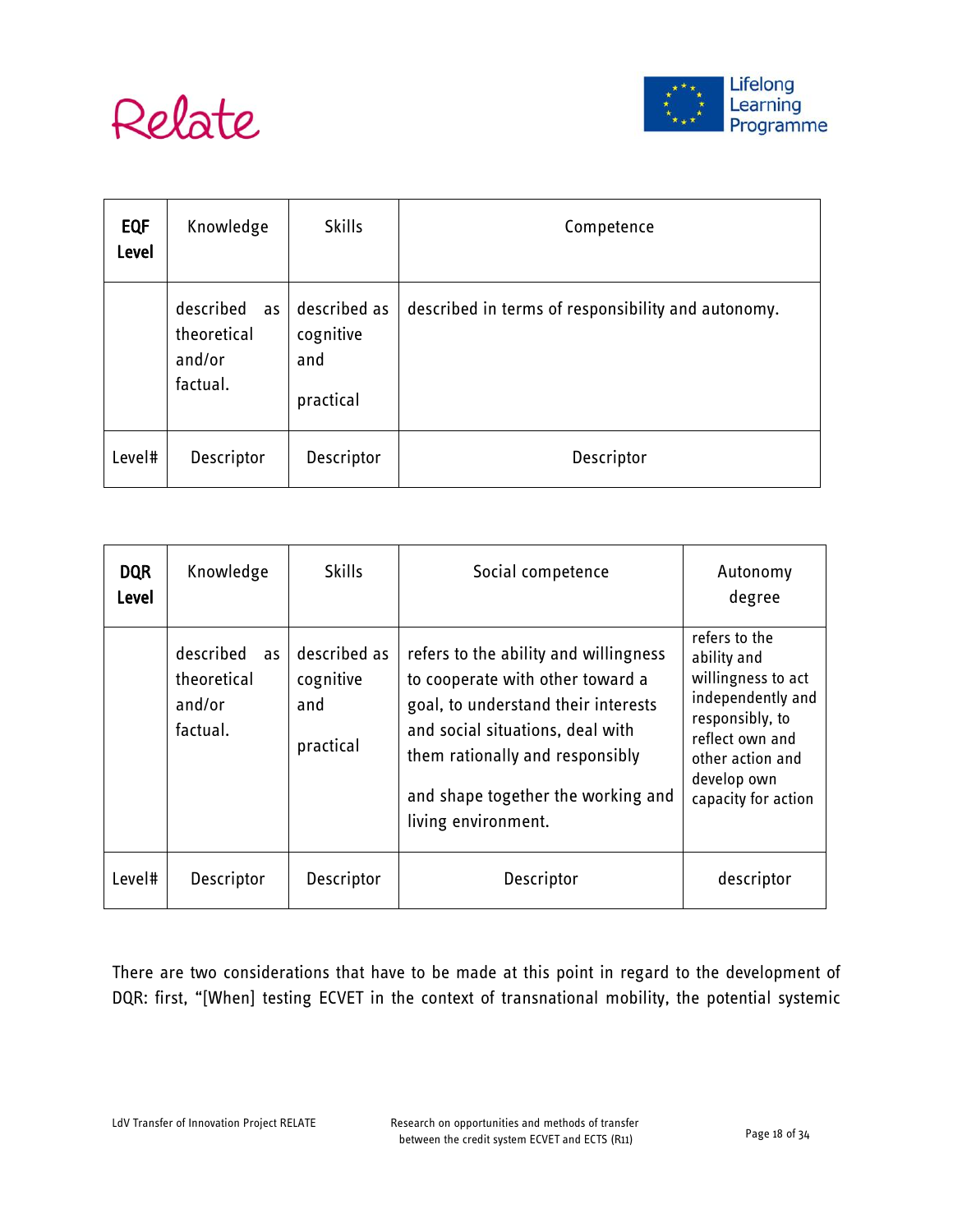

convergence with ECTS at the present time it is not a priority"<sup>40</sup>. Second, "A linking of existing credit systems (i.e. ECVET, ECTS) with the DQR hasn't at this time being considered"<sup>41</sup>.

Once acknowledged that a use of credit points for transfer between the two CATSs leaning on the DQR is not an option, the focus remains on the key *functional* element for recognition and accreditation of previous learning, hence the *description* of the learning outcomes (descriptors). In this regard the DQR offers at least two opportunities for the recognition and accreditation between the ECTS and the ECVET: first, by offering orientation when structuring and describing learning outcomes as well as for develop and establish of awarding criteria. Second, the DQR represents a quality assurance system for learning activities undergoing a blanket accreditation's and recognition's process<sup>42</sup>

In the case of nursery nurse the DQR recognizes for Nursery qualification (dt. Erzieherin) the Level 6<sup>43</sup> and therefore directly equates the qualification achieved in VET and HE, whereas horizontal and vertical recognition and transferability of the content of the qualification is clearly stated in the legal basis<sup>44</sup>.

4.3 Comparison of the classification of learning outcomes of kindergarten teachers between EQR and DQR

One aim of the EQR and the National Qualification framework (here: DQR) is to enable mobility in Europe. Therefore the qualification frameworks should create the precondition for recognition for vocational qualifications. We want to find out whether the use of the categories of EQR and DQR produce the same result with regard to the classification of learning outcomes. Therefore

 $\overline{a}$ 

 $44$  Ibidem, p. 8

<sup>40</sup> Deutscher EQR-Referenzierungsbericht, 2013, p. 101

<sup>41</sup> Ibidem, p. 99

<sup>42</sup> See Czanderle, Birgit: Quo vadis Anerkennung? Brücken zwischen akademischer und nicht-akademischer Bildung, 2014, p. 53

<sup>43</sup> Legal Basis in "Kompetenzorientiertes Qualifikationsprofil für die Ausbildung von Erzieherinnen und Erziehern an Fachschulen/Fachakademien", Beschluss der Kultusministerkonferenz of the 01.12.2011.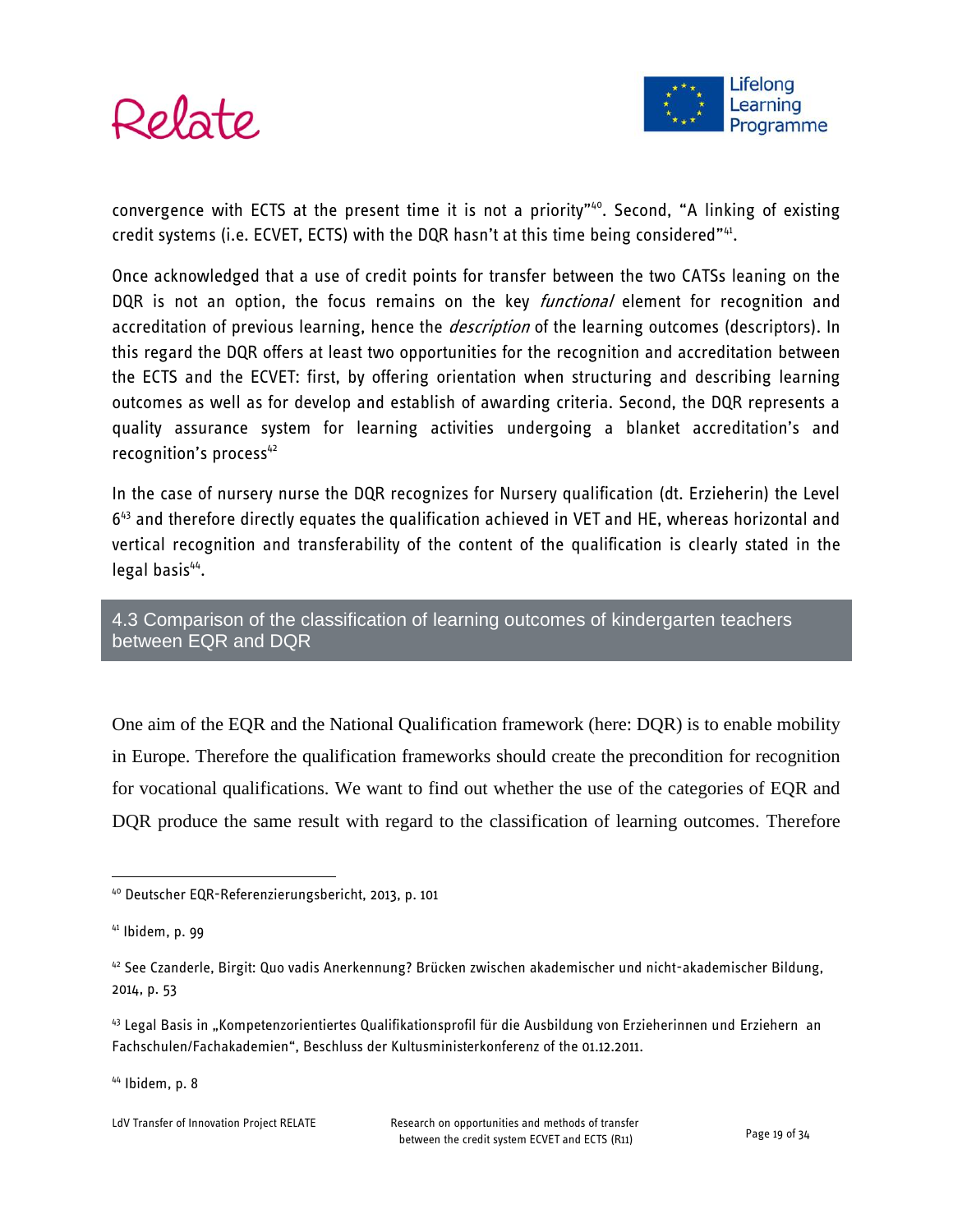



one of the learning outcome of VET of kindergarten teachers<sup>45</sup> will be classified in the categories of EQR and DQR. The VET of Kindergarten teachers in a , Fachschule' in Germany is associated to level six of the DQR. Table 1 summarized the described learning outcomes from the learning arena "professional identity and developing vocational prospects".

| Level 6                                                                                                                         |                                                                                                                                                                                                                |                                                                                                                                                                                                                                                                     |  |  |  |  |  |  |  |
|---------------------------------------------------------------------------------------------------------------------------------|----------------------------------------------------------------------------------------------------------------------------------------------------------------------------------------------------------------|---------------------------------------------------------------------------------------------------------------------------------------------------------------------------------------------------------------------------------------------------------------------|--|--|--|--|--|--|--|
| knowledge                                                                                                                       | skills                                                                                                                                                                                                         | competences                                                                                                                                                                                                                                                         |  |  |  |  |  |  |  |
| Advanced knowledge<br>of a field of work or<br>study, involving a<br>critical understanding<br>of theories and<br>principles    | Advanced skills, demonstrating mastery<br>and innovation, required to solve<br>complex and unpredictable problems in<br>a specialized filed of work and study                                                  | manage complex technical or<br>professional activities or pro-<br>jects, taking responsibility for<br>decision-making in unpredic-<br>table work or study contexts;<br>make responsibility for<br>managing professional<br>development of individuals<br>and groups |  |  |  |  |  |  |  |
|                                                                                                                                 | learning arena, professional identity and developing vocational prospects"                                                                                                                                     |                                                                                                                                                                                                                                                                     |  |  |  |  |  |  |  |
| • their acting is<br>orientated on the<br>institutional and legal<br>framework<br>• realize specified<br>guidelines, in Saxony: | • pupils of VET reflect critical their<br>professional development and reasons<br>for choosing this profession, they<br>orientate themselves on the learning<br>objectives and deduce their individual<br>aims | • pupils of VET deal with the<br>development of the<br>profession of kindergarten<br>teachers<br>• they understand the need of                                                                                                                                      |  |  |  |  |  |  |  |

<sup>&</sup>lt;sup>45</sup> The curriculum of kindergarten teachers in Saxony is structured in ten learning arenas. "Professional identity and developing vocational prospects" is the first one. Freistaat Sachsen Sächsisches Staatsministerium für Kultus: Lehrpläne für die Fachschule Fachbereich Sozialwesen Fachrichtung Sozialpädagogik. Erzieher/Erzieherin. Klassenstufen 1 bis 3. August 2008. Dresden (SMK) 2008.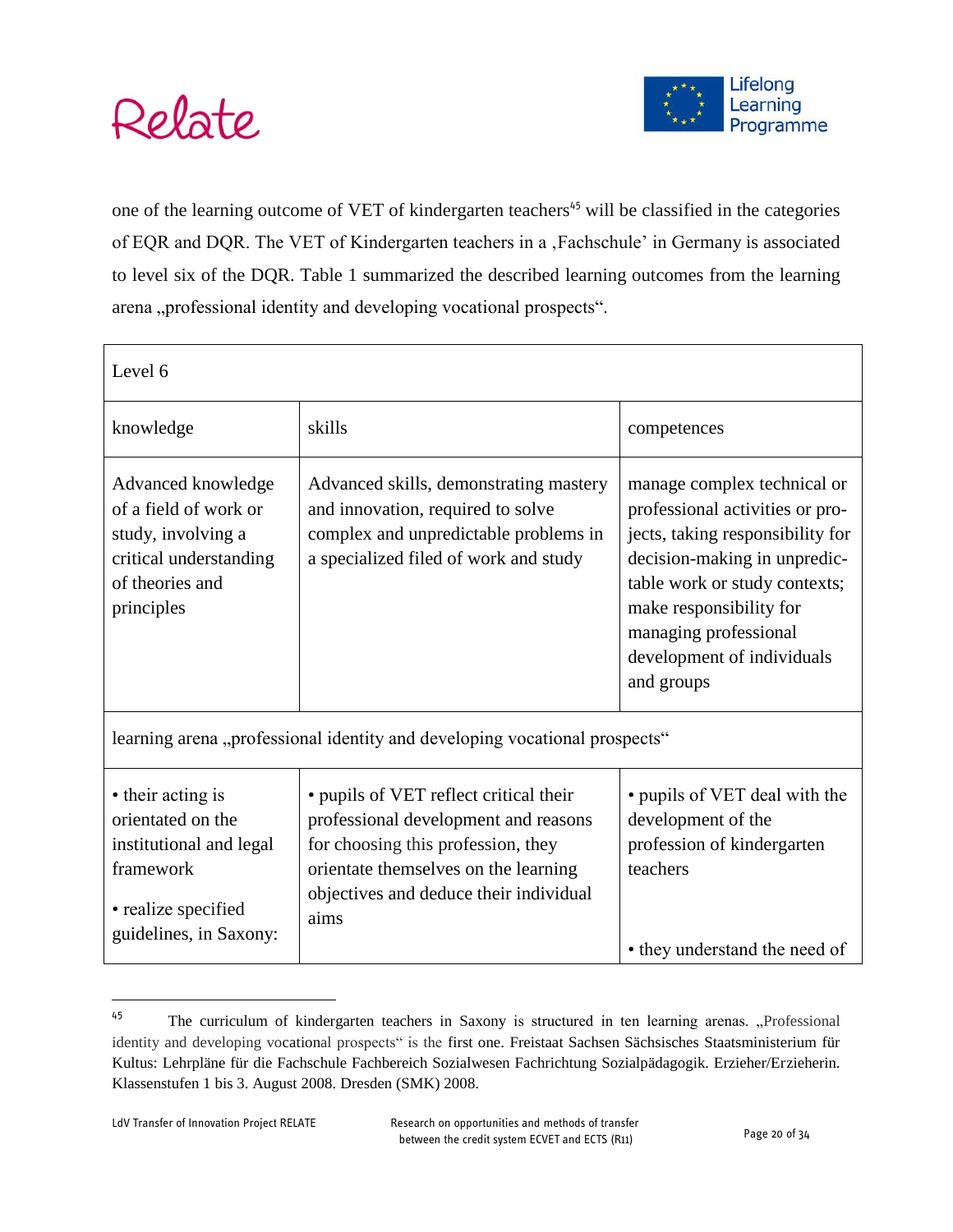



| "Sächsische                                                                                                                                | • they experience, recognize and                                                                                                                                                                                                                                                                              | development and constant          |
|--------------------------------------------------------------------------------------------------------------------------------------------|---------------------------------------------------------------------------------------------------------------------------------------------------------------------------------------------------------------------------------------------------------------------------------------------------------------|-----------------------------------|
| Bildungsplan"                                                                                                                              | understand the complexity of                                                                                                                                                                                                                                                                                  | perfection of their personal      |
|                                                                                                                                            | professional activities of kindergarten                                                                                                                                                                                                                                                                       | and professional                  |
|                                                                                                                                            | teachers, and the variety of social                                                                                                                                                                                                                                                                           | competences, they show            |
| • pupils of VET reflect                                                                                                                    | pedagogical fields of activities and their                                                                                                                                                                                                                                                                    | initiative of one's own and       |
| their personal and                                                                                                                         | specific concepts and work conditions                                                                                                                                                                                                                                                                         | self-responsibility in all fields |
| professional<br>requirements on the<br>base of a humanistic<br>view and democratic<br>values and develop<br>their professional<br>identity | • they develop handling orientations as<br>base for a professional understanding of<br>vocation<br>• pupils of VET understand the<br>consequences of social change to<br>personal care services, recognize typical<br>needs and stresses related to the field of<br>professional or activity, develop and use | of education                      |
|                                                                                                                                            | for the situation adequate coping                                                                                                                                                                                                                                                                             |                                   |
|                                                                                                                                            | strategies                                                                                                                                                                                                                                                                                                    |                                   |
|                                                                                                                                            | • pupils of VET develop a concrete<br>occupational prospect and prepare their<br>career start by noting the necessary<br>flexibility                                                                                                                                                                          |                                   |

Table 1: Categories and description of level 6 of  $\mathrm{EQR}^{46}$ 

The learning outcome from the learning arena "professional identity and developing vocational prospects" doesn't contain aspects for the category "competences" especially to "make responsibility for managing professional development of individuals and groups" is not established a link.

<sup>46</sup> Directly quoted. https://ec.europa.eu/ploteus/content/descriptors-page.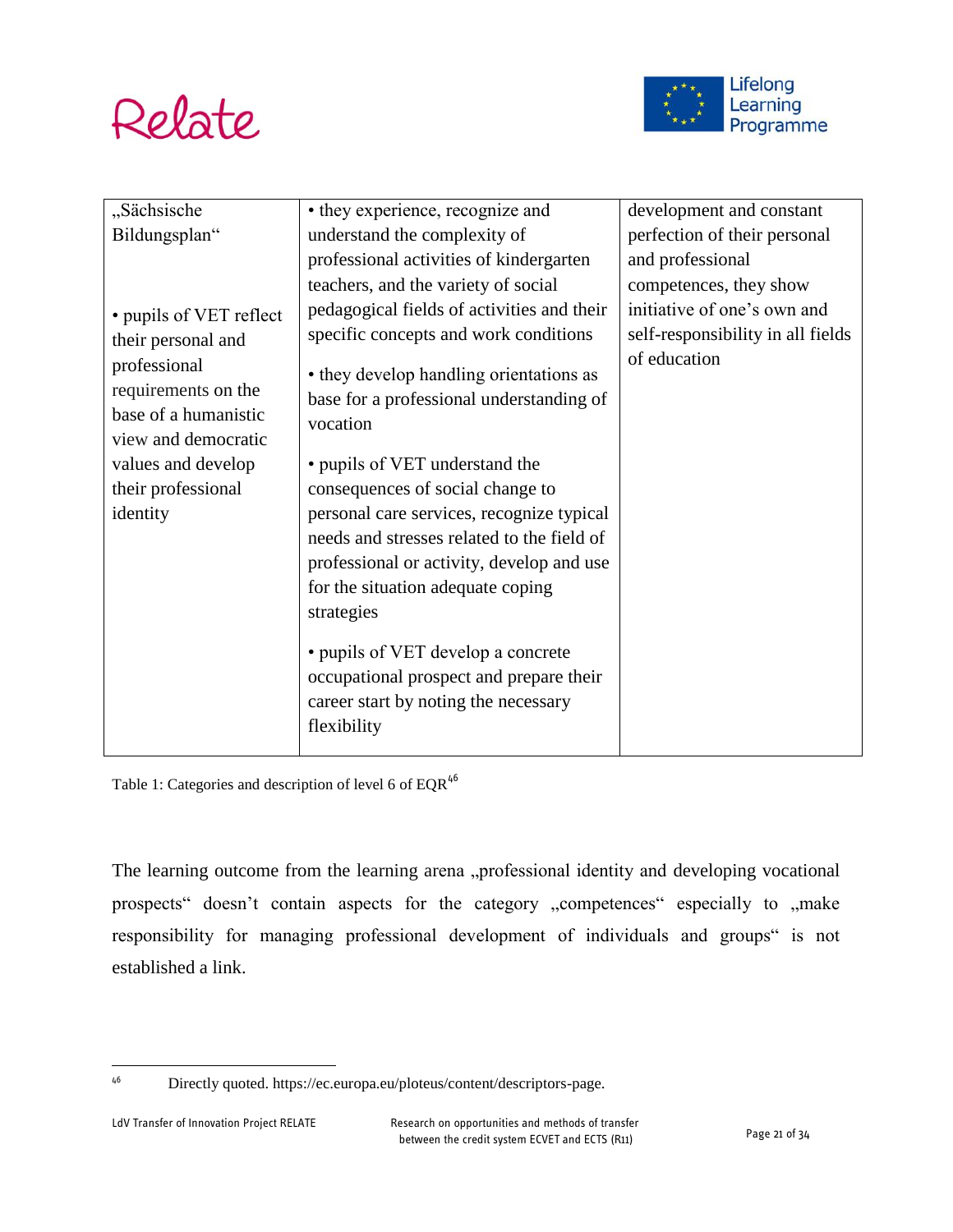

All in all the formulated learning outcomes of "professional identity and developing vocational prospects" don't correspond to the description of level six.

Differently from EQR the DQR split up the category "competences" in "social competences" and "autonomy" (s. chap. 4.2, tab. 2). The classification of the learning outcomes of the learning arena "professional identity and developing vocational prospects" underline the formulated two results: there is a deficit in the category competences and the description of the learning outcomes do not correspond to level six. The curriculum of VET of kindergarten teachers was written before the DQR was developed. Against this background the learning outcomes should be re-formulated.

#### Level 6

", be in possession of competences for the planning, the processing and the evaluating of comprehensive technical tasks and problems set and be in possession of competences for autonomous management of processes within subareas of a scientific subject or within a field of occupational activity. The structure of requirements is characterized by complexity and frequent changes.

|                                                                                                                                                                              | <b>Professional competence</b>                                                                                                                                                | <b>Personal competence</b>                                    |                                                                                                                            |  |  |
|------------------------------------------------------------------------------------------------------------------------------------------------------------------------------|-------------------------------------------------------------------------------------------------------------------------------------------------------------------------------|---------------------------------------------------------------|----------------------------------------------------------------------------------------------------------------------------|--|--|
| knowledge                                                                                                                                                                    | skills                                                                                                                                                                        | social competence                                             | autonomy                                                                                                                   |  |  |
| Be in possession of<br>broad and integrated<br>knowledge including<br>knowledge of basic<br>scientific principles and<br>the practical applica-<br>tion of a scientific sub- | Be in possession of an<br>extremely broad spectrum<br>of methods for the<br>processing of complex<br>problems within a<br>scientific subject<br>(corresponding to level $1 -$ | Assume<br>responsibility in<br>working within<br>expert teams | Define, reflect on<br>and assess<br>objectives for<br>learning and work<br>processes and<br>structure learning<br>and work |  |  |
| ject, as well as a critical                                                                                                                                                  | Bachelor level – of the                                                                                                                                                       |                                                               | processes                                                                                                                  |  |  |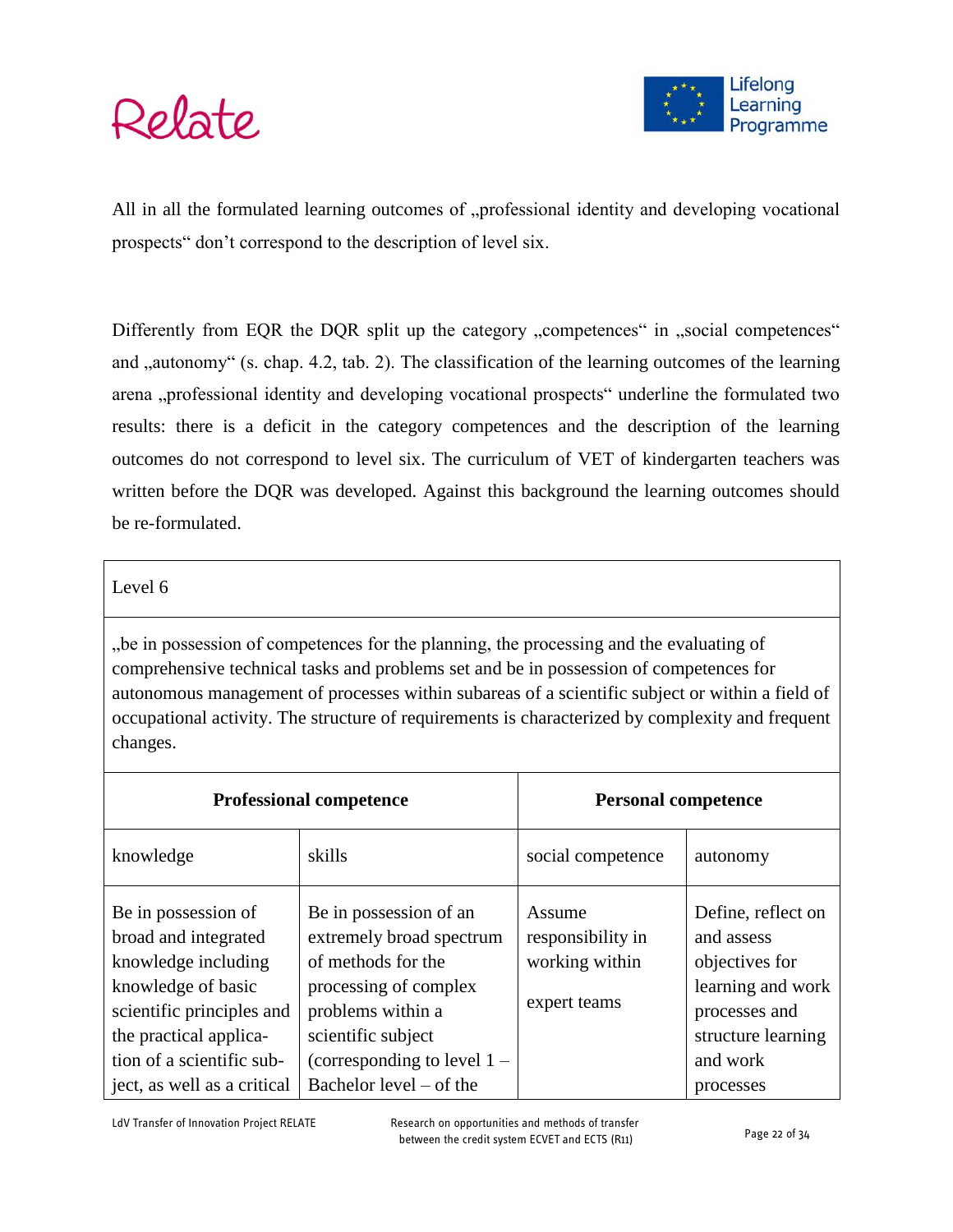



| understanding of the        | <b>Qualifications Framework</b>                | or                              | autonomously      |
|-----------------------------|------------------------------------------------|---------------------------------|-------------------|
| most important theories     | for German Higher                              |                                 | and sustainably." |
| and methods                 | Education Qualifications),                     |                                 |                   |
| (corresponding to level)    | further fields of study                        | show responsibility             |                   |
| $1 -$ Bachelor level $-$ of |                                                | in leading <sup>47</sup> groups |                   |
| the Qualifications          |                                                | or organizations.               |                   |
| <b>Framework for German</b> | <b>or</b>                                      |                                 |                   |
| <b>Higher Education</b>     |                                                | Instruct the                    |                   |
| Qualifications)             |                                                | technical                       |                   |
|                             |                                                | development of                  |                   |
|                             | field of occupational<br>activity. Draw up new | others and act in an            |                   |
| or                          | solutions and evaluate                         | anticipatory manner             |                   |
|                             | such solutions including                       | in dealing with                 |                   |
|                             | according consideration to                     | problems within the             |                   |
| be in possession of         | various criteria even in                       | team.                           |                   |
| broad and integrated        | circumstances where                            | Present experts                 |                   |
| occupational                | requirements are subject to                    | with arguments for              |                   |
| knowledge including         | frequent change.                               | and solutions to                |                   |
| current technical           |                                                | complex                         |                   |
| developments. Be in         |                                                | professionally                  |                   |
| possession of               |                                                | related problems                |                   |
| knowledge for the           |                                                | and work in                     |                   |
| further development         |                                                | conjunction with                |                   |
| of a scientific subject     |                                                | such experts on                 |                   |
|                             |                                                | further                         |                   |
|                             |                                                | development.                    |                   |
| or                          |                                                |                                 |                   |
|                             |                                                |                                 |                   |
|                             |                                                |                                 |                   |
| of a field of               |                                                |                                 |                   |
| occupational activity.      |                                                |                                 |                   |
|                             |                                                |                                 |                   |
| Be in possession of         |                                                |                                 |                   |

<sup>47</sup> This encompasses companies, government authorities or non-profit making organizations.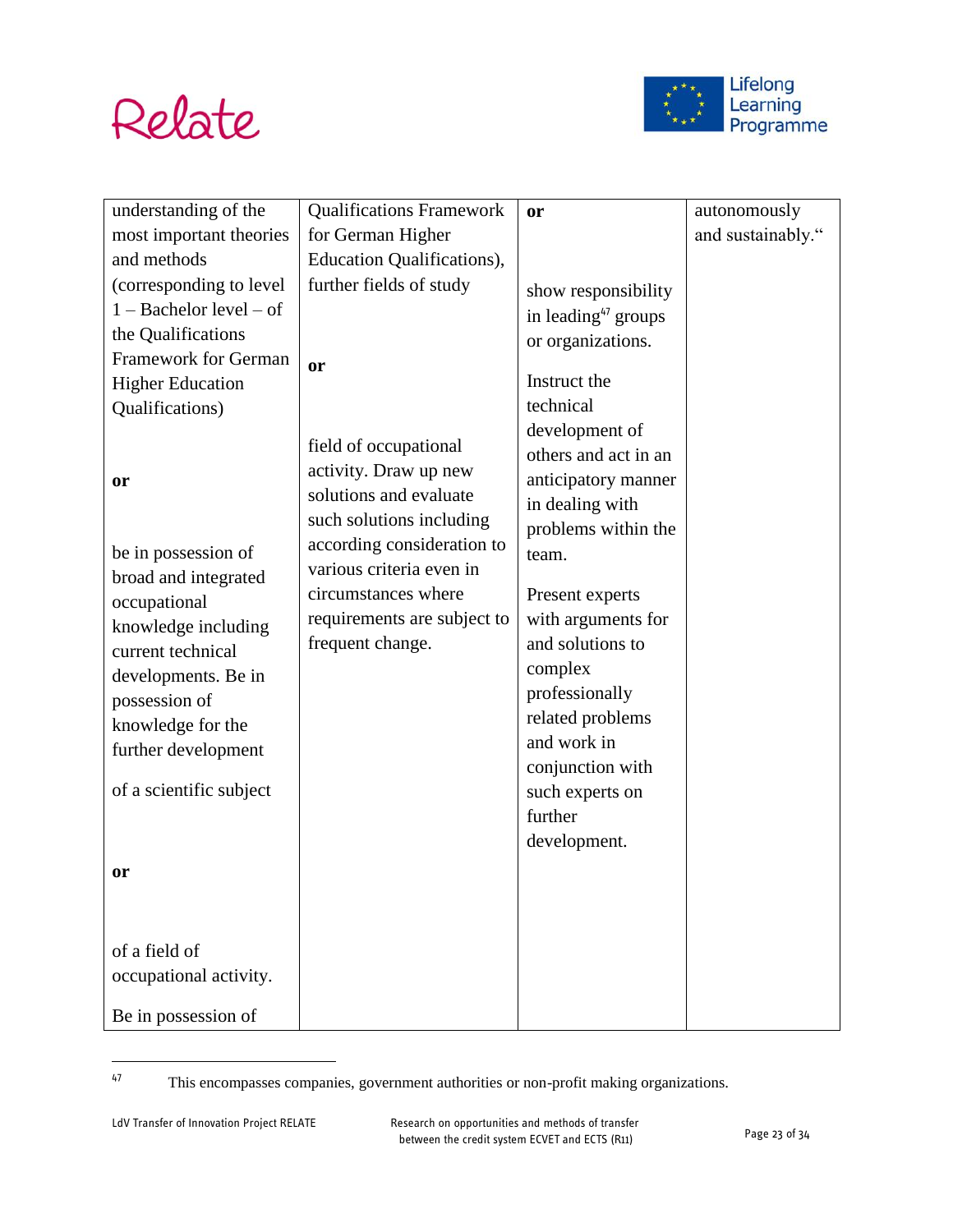



| relevant knowledge at   |                                                           |                     |
|-------------------------|-----------------------------------------------------------|---------------------|
| interfaces to other     |                                                           |                     |
| areas.                  |                                                           |                     |
|                         |                                                           |                     |
|                         | professional identity and developing vocational prospects |                     |
| • their acting is       | • pupils of VET reflect cri-                              | • they understand   |
| orientated on the       | tical their professional de-                              | the need of         |
| institutional and legal | velopment and reasons for                                 | development and     |
| framework               | choosing this profession,                                 | constant            |
|                         | they orientate themselves                                 | perfection of their |
| • realize specified     | on the learning objectives                                | personal and        |
| guidelines, in Saxony:  | and deduce their                                          | professional        |
| "Sächsische             | individual aims.                                          | competences,        |
| Bildungsplan"           |                                                           | they show           |
|                         | • they experience,                                        | initiative of one's |
|                         | recognize and understand                                  | own and self-       |
|                         | the complexity of                                         | responsibility in   |
| • pupils of VET reflect | professional activities of                                | all fields of       |
| their personal and      | kindergarten teachers, and                                | education           |
| professional            | the variety of social                                     |                     |
| requirements on the     | pedagogical fields of                                     | • pupils of VET     |
| base of a humanistic    | activities and their specific                             | deal with the       |
| view and democratic     | concepts and work                                         | development of      |
| values and develop      | conditions                                                | the profession of   |
| their professional      | • they develop handling                                   | kindergarten        |
| identity                | orientations as base for a                                | teachers            |
|                         |                                                           |                     |
|                         | professional understanding                                |                     |
|                         | of vocation                                               |                     |
|                         | • pupils of VET                                           |                     |
|                         | understand the                                            |                     |
|                         | consequences of social                                    |                     |
|                         | change to personal care                                   |                     |
|                         | services, recognize typical                               |                     |
|                         | needs and stresses related                                |                     |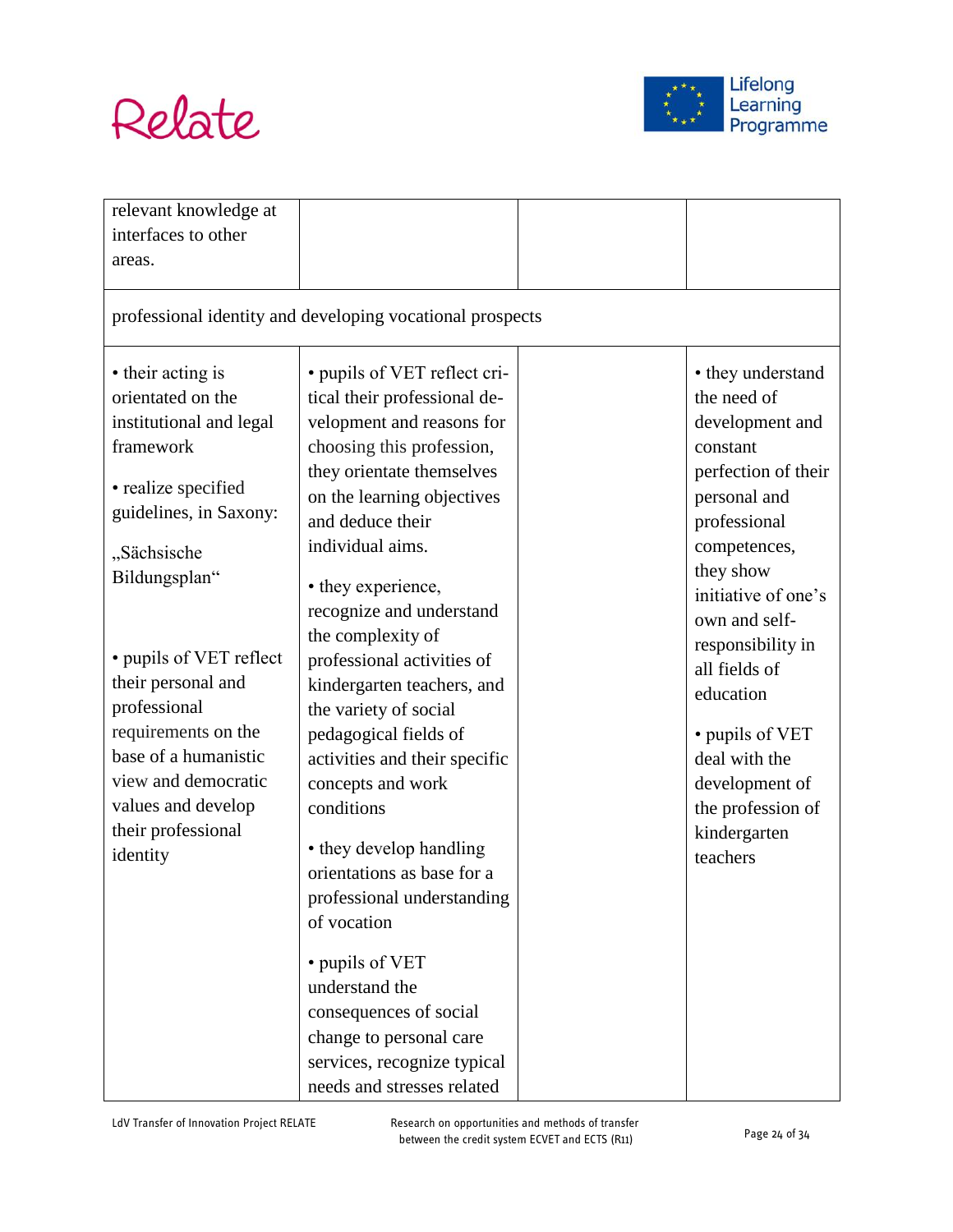



| to the field of professional                                                                                                            |  |
|-----------------------------------------------------------------------------------------------------------------------------------------|--|
| or activity, develop and                                                                                                                |  |
| use for the situation                                                                                                                   |  |
| adequate coping strategies                                                                                                              |  |
| • pupils of VET develop a<br>concrete occupational<br>prospect and prepare their<br>career start by noting the<br>necessary flexibility |  |
|                                                                                                                                         |  |

Table 2: Description of level 6 in the four subcategories of DQR Level<sup>48</sup>

The classification of learning outcomes of VET of kindergarten teachers in the categories of EQR and DQR makes clear, that therefore a same understanding and use of the terms is necessary. The curriculum of the Saxony VET of kindergarten teachers is "to old" compared to the DQR. The discussion about competences at the time of the development of the VET-Curriculum has not yet progressed as far as it influenced the formulated learning outcomes.

Therefore, it will be necessary to proof existing VET Curriculums with regard to the description and understanding of the three or four categories of DQR/EQR, re-formulate or/and complement them. For example the category  $\alpha$ , competence  $\alpha$  (EQR) can be complemented by  $\alpha$ , the pupils assume responsibility for the institutional tasks and their implementation with human and relevant standards. They reflect the professional roles and interactions".

Similar understanding of terms is the precondition to achieve the goals combined with the implementation of EQR/DQR.

 $48$  Directly quoted: p 12-13.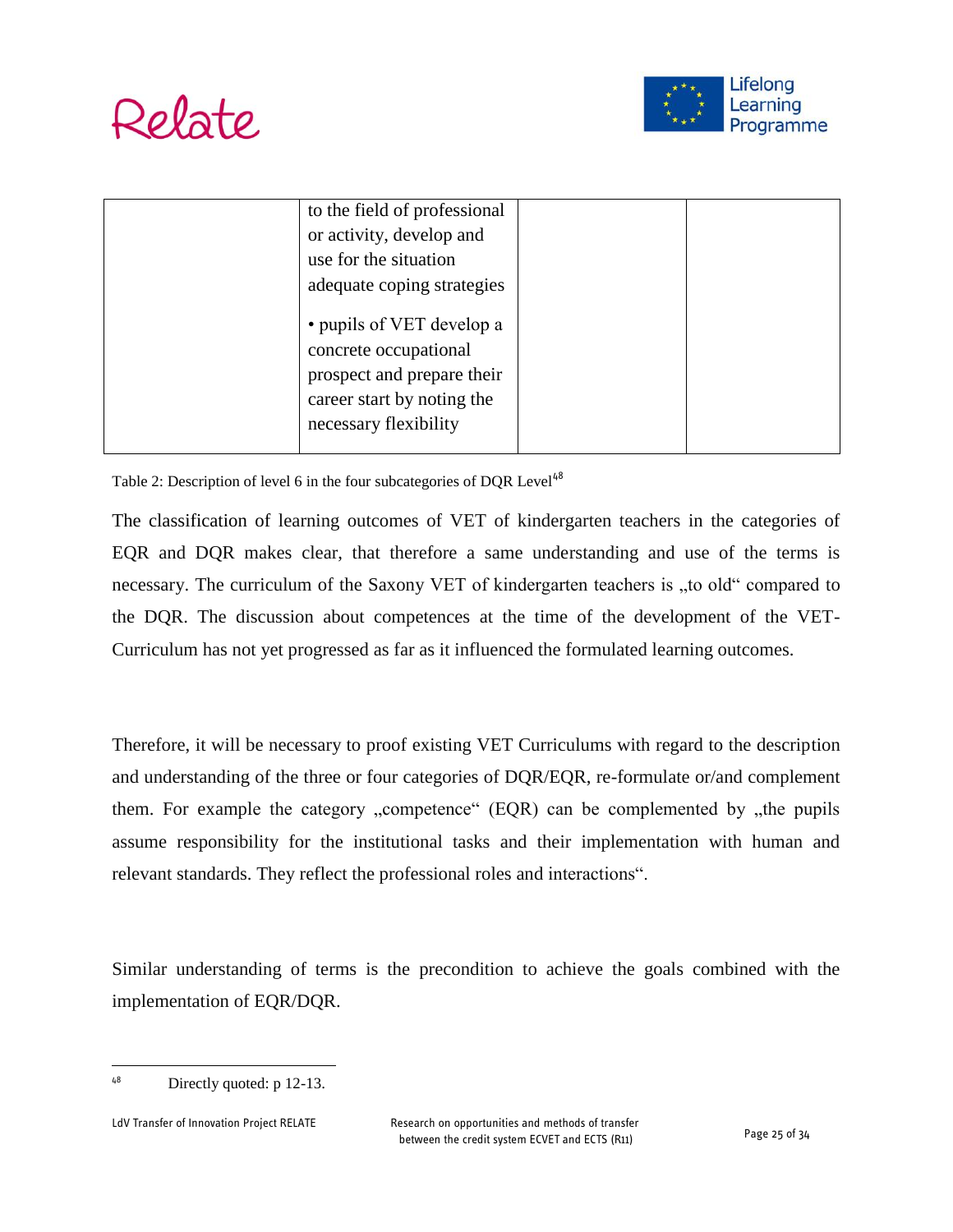



#### 4.4 Methodology applied from FHD and AFBB

The FHD and AFBB partners in RELATE have implemented a methodology for RPL which allows recognition of previous learning for nursery, based on the modular structure of the curricula of the FHD. Individual and blanket recognition (or a mixture of the two) can be applied following general rules according to the following legal basis:

- Resolution of the Standing Conference of 28.06.2002 and.09.2008
- Law on Universities in Saxony (SächsHSG) of 10.12.2008
- Regulations of the degree program at the FHD

#### 4.4.1 Blanket recognition

The blanket RPL follows a cooperation agreement between the FHD and AFBB and is based on a substantial comparison of the educational programs of the partners as well as a correlation of the respective competences to be acquired according to a  $\ddot{A}$ quivalenzprüfung (en. equivalence test). The method chosen for the equivalence test is based on the development project "ANKOM" initiated by the Federal Ministry of Education and Research ( BMBF )<sup>49</sup>.

Based on the curricular comparison and the desired general skills to be acquired the FHD has chosen those modules which primarily aim to organizational and "everyday practical" skills and impart basic overview knowledge. The equivalence test was based on:

- Framework Agreement on VET schools , decision of the Standing Conference of 07.11.2002
- curricula for VET of Social Education , educator of the Free State of Saxony , August 2008
- Module handbook of the study program " Social & Management " FHD as amended on February 2012
- Qualifications Framework for German Higher Education from 21.04.2005

A prerequisite for crediting a module is that at least 50 % of the course content (input) directly corresponds and that further "content-related" compensational knowledge are available. However,

<sup>49</sup> Von Balluseck, Hilde (Hrsg) u.a. : Von der Erzieherinnen-Ausbildung zum Bachelor-Abschluß; Berliner Beiträge zu Bildung, Gesundheit und Sozialer Arbeit; Band 7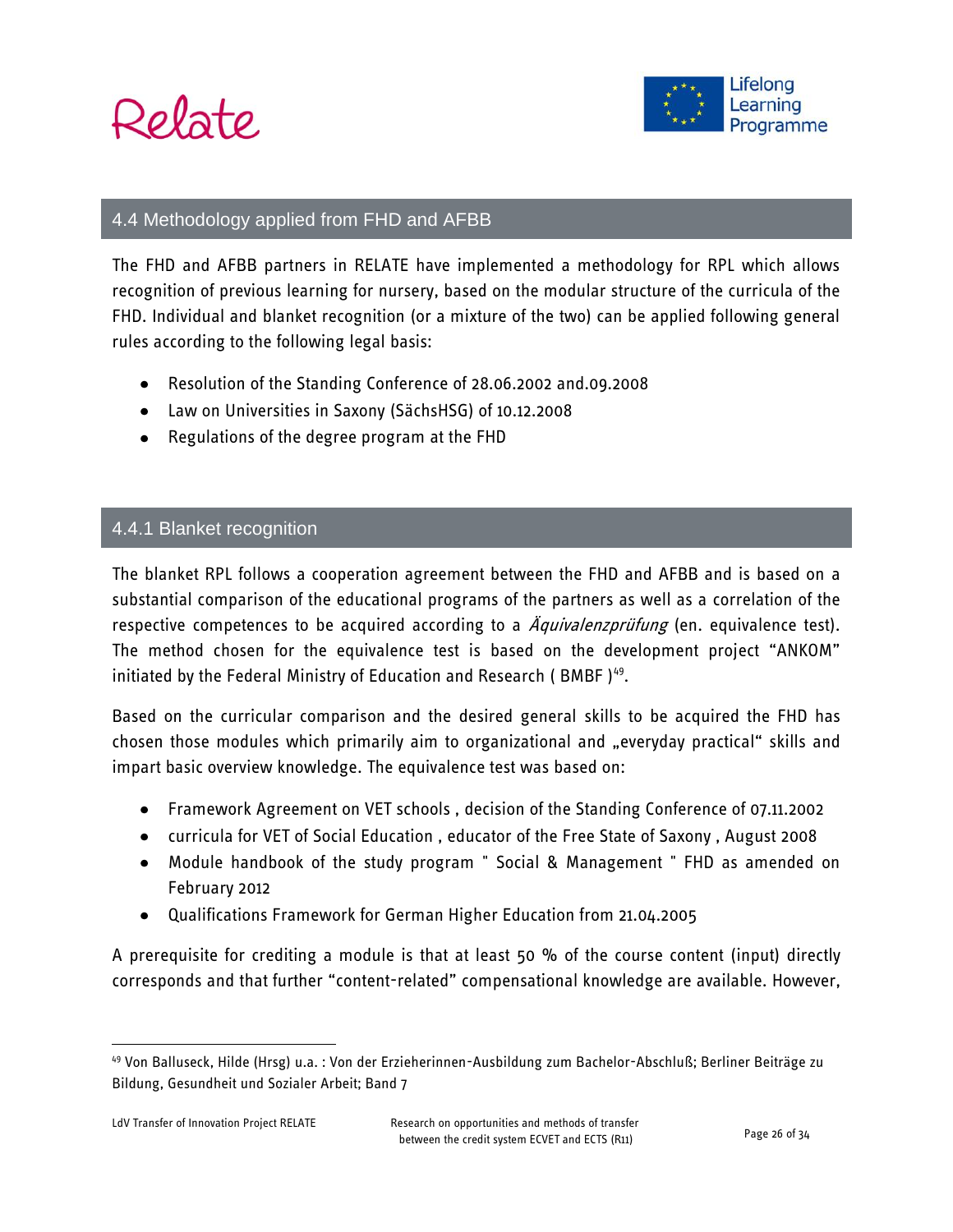

not only the content of teaching (input) are compared but more importantly the intended learning outcomes ( output) in the form of achieved competencies.

The following modules (MSP) are identified as possibly eligible, and included in the equivalence test:

- MSP 11 professionalism and personality
- MSP 12 framework of the socio-educational work
- MSP 13 Interdisciplinary Basics
- MSP 14 design of the pedagogical everyday life
- MSP 15 understand and layout of the childhood access to and exploration of the world I
- MSP 16 understand and layout of the childhood access to and exploration of the world II
- MSP 17 communication and interaction in the socio-educational work
- MSP -61/ 62 Applied pedagogical knowledge in conjunction with practical action Internship I and II

| Module        | CP     | Recognition | equivalent CP |
|---------------|--------|-------------|---------------|
| <b>MSP-11</b> | 5      | yes         | 5             |
| <b>MSP-12</b> | 5      | yes         | 5             |
| $MSP-13$      | 5      | yes         | 5             |
| $MSP-14$      | $10\,$ | yes         | 10            |
| <b>MSP-15</b> | 10     | yes         | $10\,$        |
| <b>MSP-16</b> | 10     | partially   | 5             |
| <b>MSP-17</b> | 5      | yes         | 5             |

For each module credipoints are assigned and transferred in the RPL process:

LdV Transfer of Innovation Project RELATE Research on opportunities and methods of transfer between the credit system ECVET and ECTS (R11) Page 27 of 34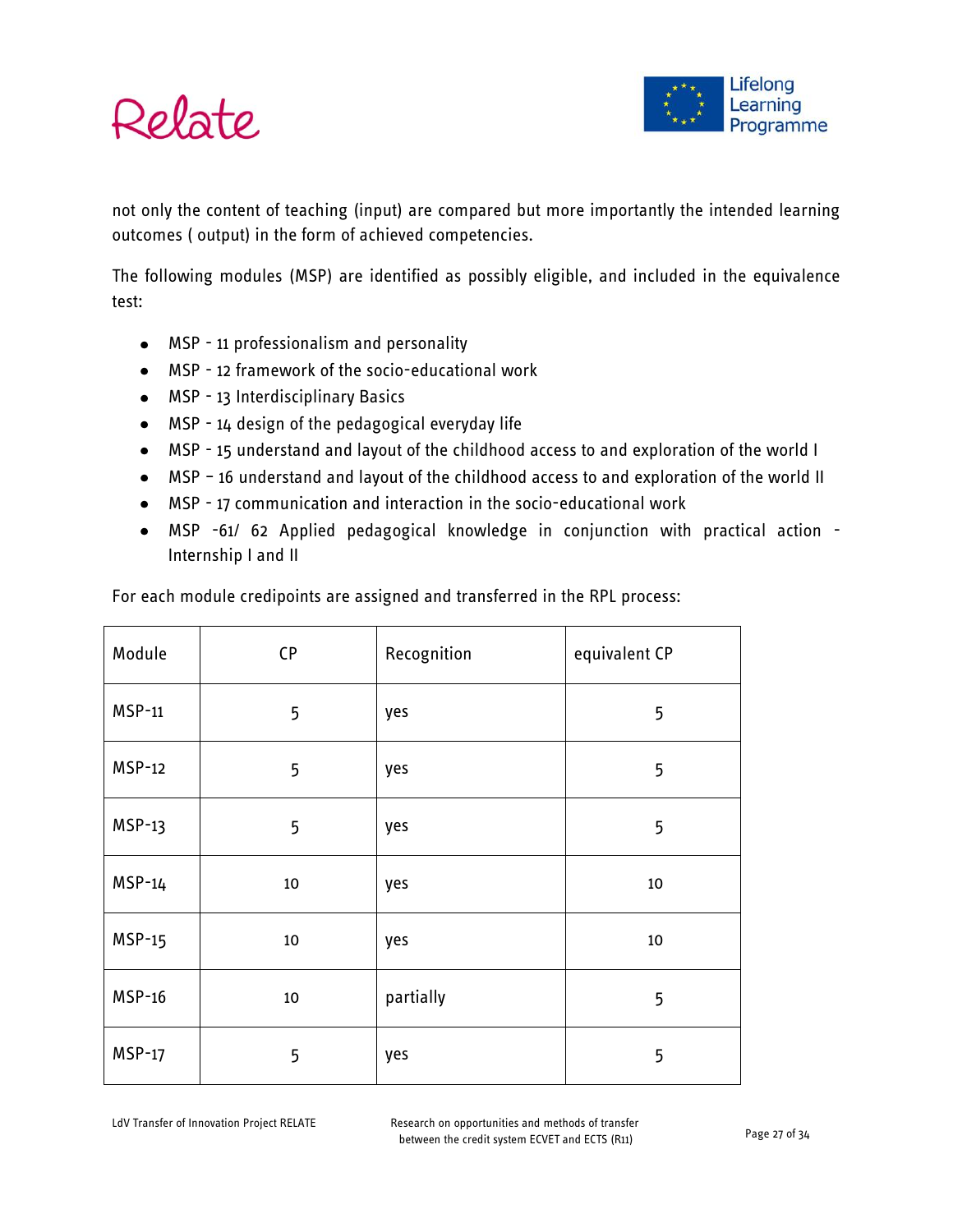



| <b>MSP-61</b> | 10 | yes       | 10 |
|---------------|----|-----------|----|
| MSP-62        | 10 | partially | ל  |
| total         | 70 |           | 60 |

Modules MSP-11 to MSP-17 are placed in the recommended period of the classroom studying so that they correspond to the  $1<sup>st</sup>$  studying year. Students who have completed a vocational training can thus enter directly into the 3rd semester of the classroom studying. However, they must also attend a "bridge course" to complete the MSP-16. The bridge course (MSP–16a) is also described in the module handbook and includes the education of natural science and technology, as well as mathematics, which are almost completely absent in the Saxon curriculum and therefore cannot be recognized as such.

The first two internships (recommended in the classroom studies until the beginning of the 3rd semester) include the practical implementation and application of knowledge and skills after completion of the modules MSP-11 to MSP-17 and refer to the part of the vocational training eligible for recognition. In addition, an essential part of high school education is the reflection of the knowledge from the practical activity, which does not take place to this extent in the context of vocational education. Therefore students shall attend at least one reflection seminar (workshop) in the 3rd semester in order to achieve full accreditation.

The part-time study option is available only for students who have completed vocational training and is performed as an "Advanced Study" at the beginning of the 3rd semester. Again, a full recognition of previous learning (MSP-11 to MSP-17) is only possible in connection with the two internships and the participation in the bridge course MSP-16a and the reflection seminar (workshop) in the 3rd semester.

In the RPL process the study and examination results remain unweighted; accordingly, they are not included in the calculation of the overall grade.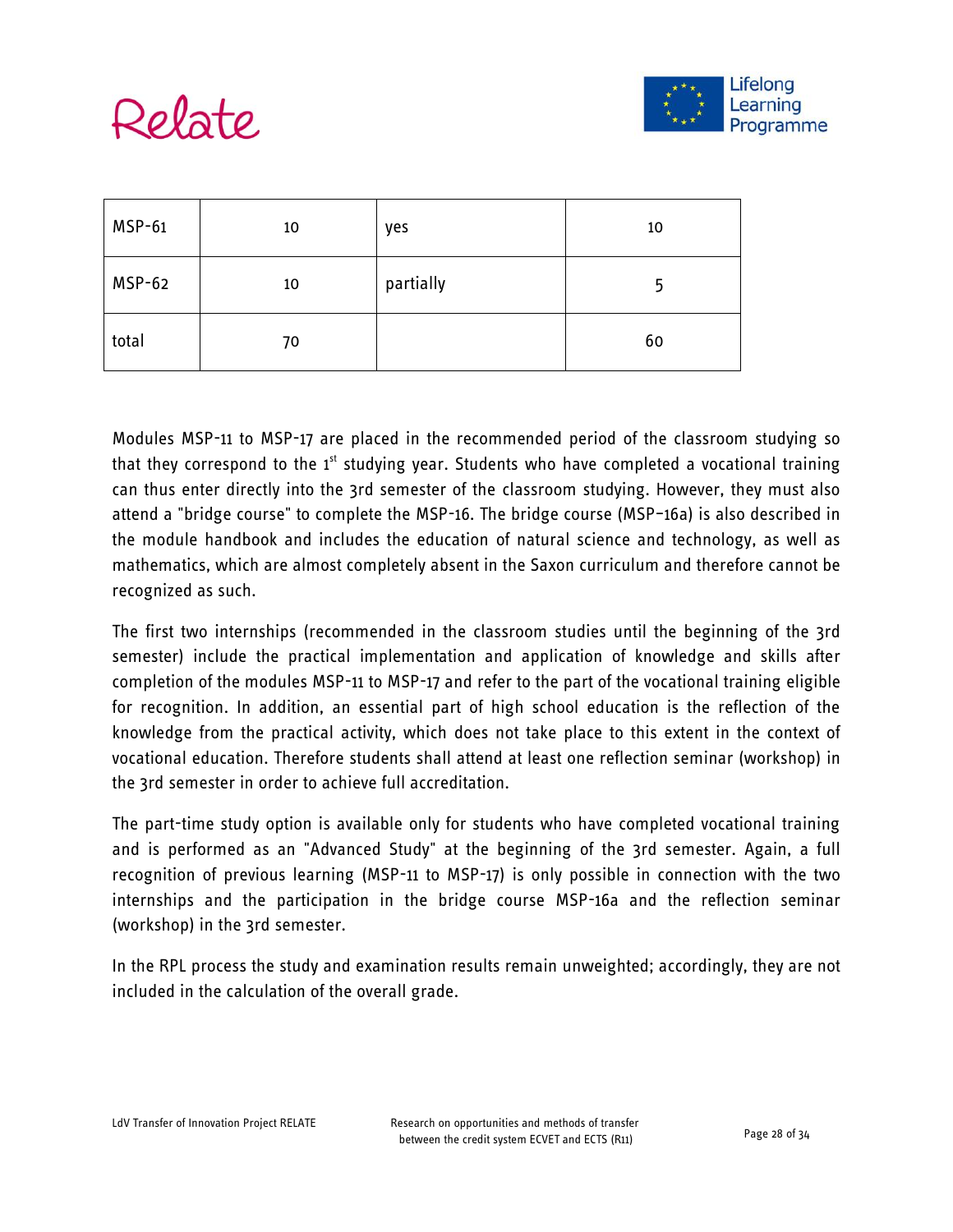



#### 4.4.2 Individual recognition

An individual RPL can be carried out on the basis of knowledge, skills and competencies of the applicant, regardless of where and in what way they were acquired.

Basically, the RPL shall be based on:

- an application,
- the basis of the assessment of single cases
- and subsequent decision of the Audit Committee

The individual RPL must be examined separately for each chosen module. Every student has the right to submit an application for recognition of knowledge and skills acquired outside the high educational institutions. Certificates and evidences (receipts for taken exams, description of their own activities and thereby acquired competences or similar documents) shall be attached to the application. An Audit Committee should decide in cooperation with the module responsible person whether previous learning can be recognized or not and whether rendered examination performances are recognized, or the module will be credited unweighted or a further examination shall take place. This examination is a complex task to be performed by the students in which they demonstrate their knowledge and for which they receive grades. The Audit Committee confirms the result of the recognition procedure by decision. Appeal can be submitted in written form to the Chairman of the Audit Committee within one month after the decision has been communicated to the applicant.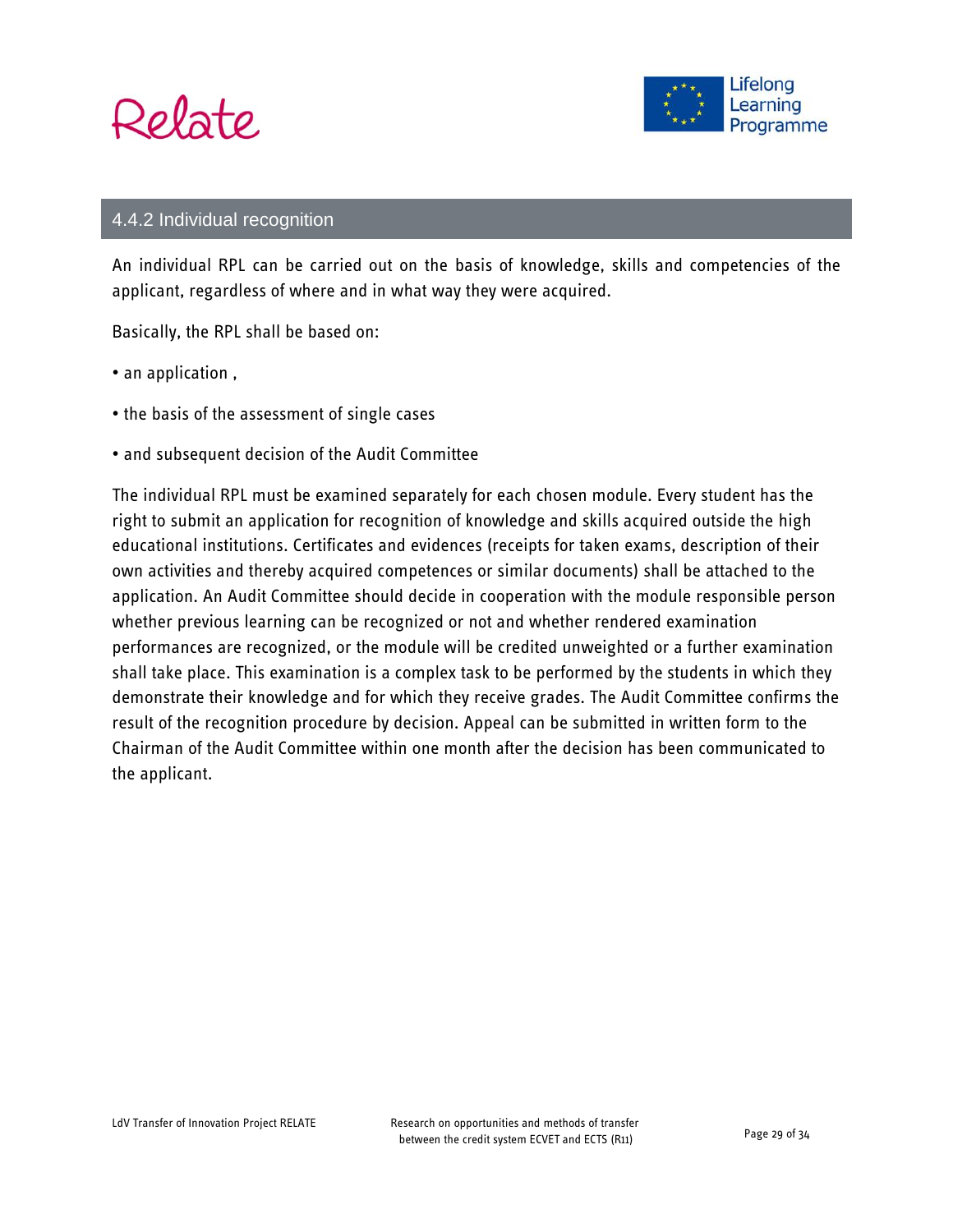



### 5 Experimental matrix

As shown in this document, the most common approach for RPL is to create a matrix which includes skills, knowledge and competences in the VET and HE, and compare these in order to define the learning outcomes and the related credit points. In this session a sample of matrix is presented, which offers an overview of the tools developed by several projects created to facilitate the RPL process for administration as well as for students. For a deeper analysis of the singular matrix the reader should refer to the singular projects. The RELATE matrix is based on the results achieved during the lifespan of the RELATE project and wants to contribute to the general matrixapproach adopted by the most significant European projects in the field of RPL.



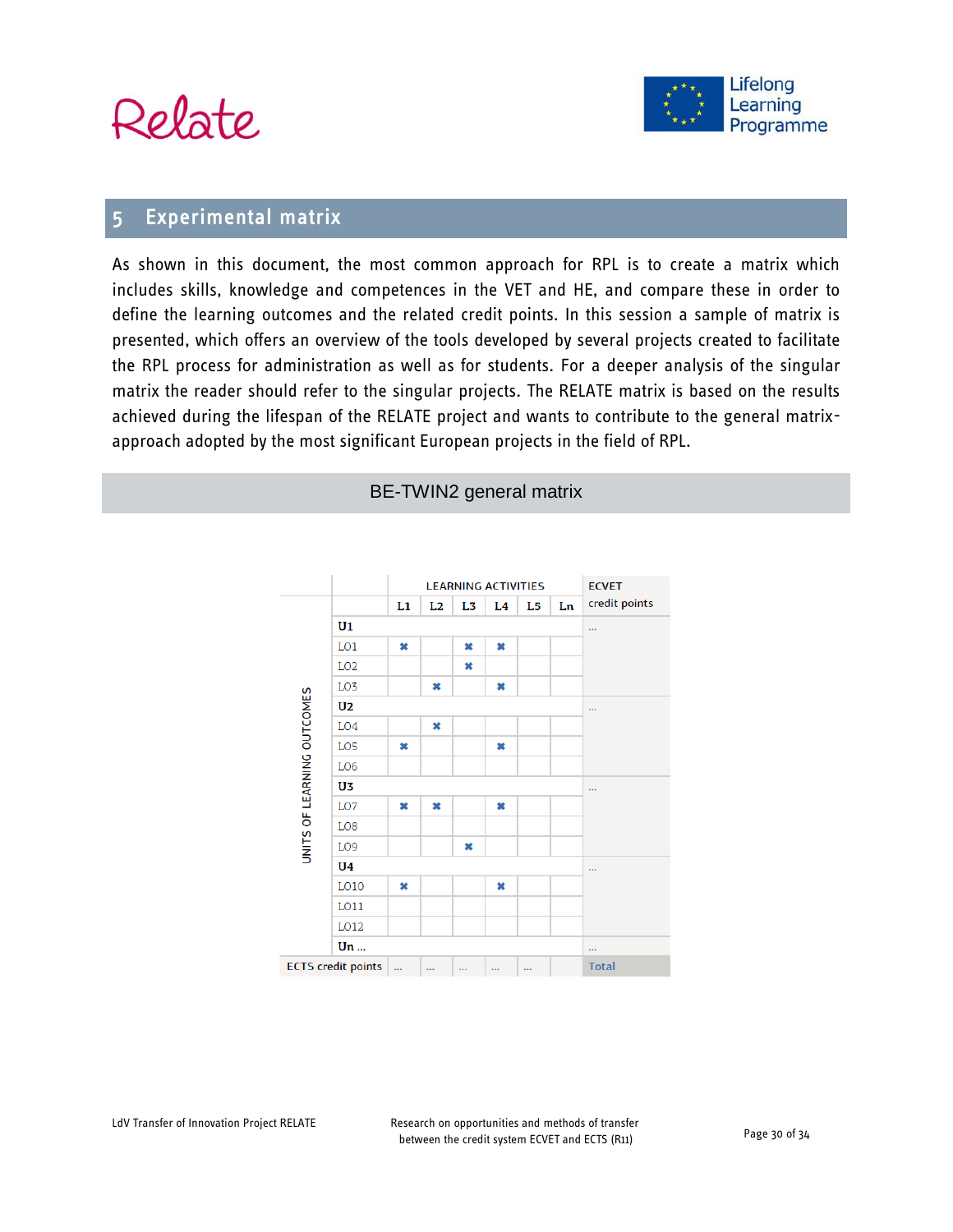# Relate



#### Matrix from ECVision in the field of Supervision and Coaching<sup>50</sup>.

#### Reference Table ECTS - ECVET

using the following training programns for Supervision & Coaching:

Postgraduate University Study Program in Supervision in Psychosocial Work, Univ. of Zagreb (ECTS) Training Course "COACHING & SUPERVISION", TOPS München-Berlin e.V. (ECVET)

|                 | <b>LEARNING ACTIVITIES</b>                    | Introduction to Individual and Group<br>Supervision | £,<br><b>Communication Processes</b><br>Supervision | <b>Counselling Skills</b> | courses<br>Elective | Psychosocial<br>Direct.<br>ង<br>Supervision o<br>Work | Evaluation Research in Psychosocial<br>Work | and Group Supervision<br>Individual<br>Processes | Supervision<br>Leading Group | Meta-supervision | of Direct Psychosocial<br>Supervision o<br>Work | <b>Team Supervision</b> | Org.<br><b>and</b><br>Supervision<br>Organisational S<br>Development | Thesis      | CVET<br>Й<br>Total |
|-----------------|-----------------------------------------------|-----------------------------------------------------|-----------------------------------------------------|---------------------------|---------------------|-------------------------------------------------------|---------------------------------------------|--------------------------------------------------|------------------------------|------------------|-------------------------------------------------|-------------------------|----------------------------------------------------------------------|-------------|--------------------|
|                 | <b>Professional Attitude</b>                  | x                                                   | x                                                   | x                         | $\mathbf x$         | x                                                     | х                                           | х                                                | $\mathbf x$                  | x                | $\mathbf x$                                     | $\mathbf x$             | x                                                                    | x           | 16                 |
|                 | Ethics                                        |                                                     |                                                     |                           |                     |                                                       | x                                           |                                                  | x                            | x                |                                                 |                         |                                                                      | x           | 10                 |
|                 | Quality Development                           | х                                                   |                                                     |                           |                     |                                                       | х                                           |                                                  | ж                            | ж                |                                                 |                         |                                                                      | x           | 11                 |
| <b>OUTCOMES</b> | Perspective on Person, Work &<br>Organisation |                                                     |                                                     | x                         |                     | x                                                     | x                                           |                                                  | x                            | x                | $\mathbf x$                                     | x                       | x                                                                    | x           | 14                 |
|                 | Building a Professional Relationship          | $\mathbf{x}$                                        | x                                                   | x                         | х                   | х                                                     | x                                           | x                                                | х                            | х                | x                                               | х                       | х                                                                    | х           | 18                 |
|                 | <b>Facilitating Outcomes</b>                  |                                                     |                                                     | x                         | $\mathbf x$         | x                                                     | х                                           | x                                                | $\mathbf x$                  | x                | $\mathbf x$                                     | ж                       | x                                                                    | х           | 13                 |
| <b>LEARNING</b> | Performing Advanced Communication             |                                                     | х                                                   | x                         | х                   | x                                                     |                                             | x                                                | x                            | $\mathbf x$      | x                                               | х                       | x                                                                    | х           | 14                 |
|                 | <b>Handling Diversity</b>                     |                                                     |                                                     | x                         |                     |                                                       |                                             | x                                                | x                            | x                | x                                               | x                       | x                                                                    | x           | 10                 |
|                 | Mastering Settings, Techniques &<br>Methods   | $\mathbf x$                                         | x                                                   | $\mathbf x$               | х                   | x                                                     | х                                           | х                                                | $\mathbf x$                  | x                | $\mathbf x$                                     | x                       | x                                                                    | $\mathbf x$ | 13                 |
|                 | <b>Total ECTS</b>                             | T                                                   | 5                                                   | 7                         | 15                  | 6                                                     | 5                                           | 7                                                | 18                           | 18               | 2                                               | 5                       | 5                                                                    | 20          | 120                |

<sup>50</sup> See http://www.anse.eu/ecvision/start.html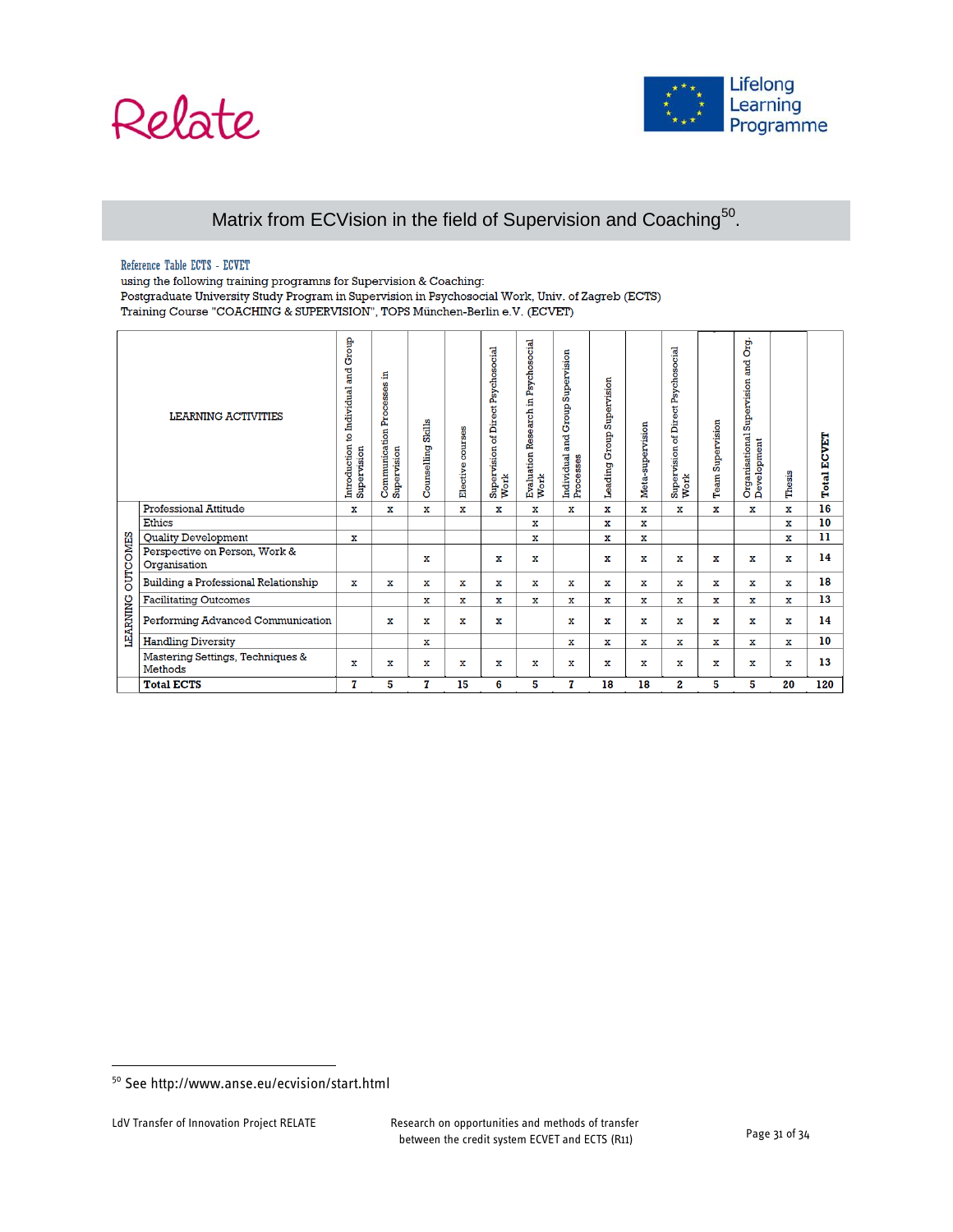



# Sme-master matrix for bakery $51$

| ã<br>Entrepreneurship and<br>Management for SME<br>Financial                             |                                                                                    |                                                                                                  |                                                           |                                                                                                     |                                                                                                                                      |                                                                                                                                              | <b>Calculation</b>                                    | <b>Budgeting and</b><br>$\approx$                                                                                      | <b>Controlling</b>                                                                                                                             | <b>Accounting and</b><br>Ξ                                                                                                                     | Units                                            |                   |  |
|------------------------------------------------------------------------------------------|------------------------------------------------------------------------------------|--------------------------------------------------------------------------------------------------|-----------------------------------------------------------|-----------------------------------------------------------------------------------------------------|--------------------------------------------------------------------------------------------------------------------------------------|----------------------------------------------------------------------------------------------------------------------------------------------|-------------------------------------------------------|------------------------------------------------------------------------------------------------------------------------|------------------------------------------------------------------------------------------------------------------------------------------------|------------------------------------------------------------------------------------------------------------------------------------------------|--------------------------------------------------|-------------------|--|
|                                                                                          |                                                                                    |                                                                                                  |                                                           | <b>DE 16</b><br>9L 1V                                                                               |                                                                                                                                      |                                                                                                                                              |                                                       | DE 10                                                                                                                  | NT 10                                                                                                                                          |                                                                                                                                                | $\frac{8}{2}$<br>DE 10<br>AT 12                  |                   |  |
| In consideration<br>S/he is able to calculate company's performance ratios and take them | S/he is able to assess the company investment needs and its financial<br>resources | S/he is able to apply instruments of self-organisation                                           | S/he is able to organise cooperation with other companies | She is able to apply SME related regulations of corporate, civil, trade<br>tax and competition law. | S/he is able to make a production site analysis, to develop a start up<br>concept and draw up a medium- and long-term business plan. | S/he is able to draw up a profit and loss calculation<br>results in an economic balance.<br>calculate the contribution margins and bring the |                                                       |                                                                                                                        | calculations and results deviations.<br>S/he is able to plan a budget by taking into account<br>the relationship between operational accounts, | transfer its results into a balance and draw<br>S/he is able to provide a profit and loss calculation,<br>conclusions out of it.               | S/he is able to apply basic rules of accounting. | Learning Outcomes |  |
|                                                                                          |                                                                                    | She is able to select the appropriate way of financing<br>and operational structures and methods |                                                           | S/he is able to implement organisational                                                            | She is able to calculate prices                                                                                                      | She is able to calculate the costs of products and services and to analyse profitability                                                     | S/he is able to produce operational accounts for SME. | S/he is able to control the bases of investment<br><b>Tinancing.</b><br>budgeting and liquidity as well as the ways of | S/he is able to control the cost and performance<br>calculation.                                                                               | accounting including profit and loss summary<br>S/he is able to carry out company-specific cost<br>depreciations, operations account and audit |                                                  |                   |  |
|                                                                                          |                                                                                    |                                                                                                  |                                                           | and processes.<br>operational methods, structures                                                   | optimise organisational and<br>S/he is able to evaluate and                                                                          |                                                                                                                                              |                                                       |                                                                                                                        | quantify the needs in investment.<br>for the liquidity of SME and to define and<br>S/he is able to provide a financial programme               | control and reduce effects of deviations.<br>S/he is able to plan and implement actions to                                                     | S/he is able to interpret a balance sheet.       |                   |  |

<sup>51</sup> See http://www.sme-master.eu/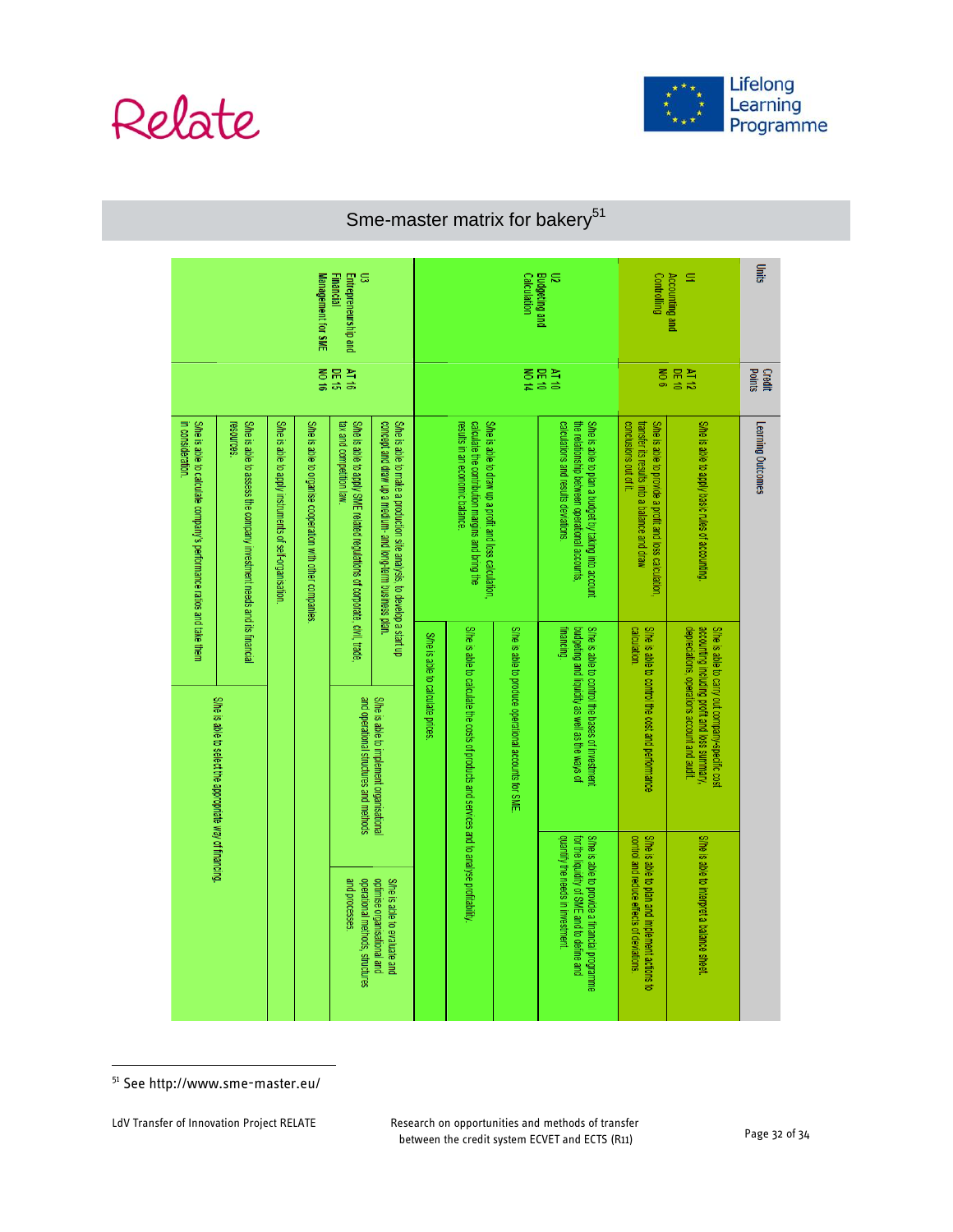



Relate Matrix example

| Degree programme in Nursing<br><b>Registered Nurse</b>                                                                                                                                                       |                                                                                                                                  |                                                                                                                                              |                                                                                                                                                                                   | Customer-oriented social and health care services                                                                                |                                                  |                                                                                                        |                                                                                                                                                                                    |                                                                                                     |                                               |                                                  | <b>Nursing assessm</b>                                                           |                                                                                                | ent and interventions                                                                                                                                                          |                                                                                            |                                                  |                                            |
|--------------------------------------------------------------------------------------------------------------------------------------------------------------------------------------------------------------|----------------------------------------------------------------------------------------------------------------------------------|----------------------------------------------------------------------------------------------------------------------------------------------|-----------------------------------------------------------------------------------------------------------------------------------------------------------------------------------|----------------------------------------------------------------------------------------------------------------------------------|--------------------------------------------------|--------------------------------------------------------------------------------------------------------|------------------------------------------------------------------------------------------------------------------------------------------------------------------------------------|-----------------------------------------------------------------------------------------------------|-----------------------------------------------|--------------------------------------------------|----------------------------------------------------------------------------------|------------------------------------------------------------------------------------------------|--------------------------------------------------------------------------------------------------------------------------------------------------------------------------------|--------------------------------------------------------------------------------------------|--------------------------------------------------|--------------------------------------------|
| protessional competences<br>Key activities and                                                                                                                                                               |                                                                                                                                  |                                                                                                                                              |                                                                                                                                                                                   |                                                                                                                                  |                                                  |                                                                                                        |                                                                                                                                                                                    |                                                                                                     |                                               |                                                  |                                                                                  |                                                                                                |                                                                                                                                                                                |                                                                                            |                                                  |                                            |
|                                                                                                                                                                                                              | to describe strategies and authority of welfare<br>policy in EU and their relationship with<br>national social and health policy | to define values and principles of Finnish<br>welfare society and their relationship with<br>professional customer work in social and health | to explain systems of social, health,<br>rehabilitation and paramedic services, target<br>groups of services, main legislation guiding<br>services and responsibilities of actors | to explain rights of the customer and patient,<br>also principles of customer-oriented and<br>multiprofessional work in services | to describe the factors affecting patient safety | to describe and justify informatics of social and<br>health services and principles to use information | to recognize developing needs and special<br>characteristics of social, health and<br>rehabilitation services, taking into account the<br>needs of customers who are living on the | to describe the significance of nursing values<br>and principles for the basis of good nursing care | to name the basic concepts of nursing science | to recognize elements of the safety relationship | to assess nursing needs of the customer or<br>patient and choose and use nursing | to explain the meaning of ABCDE mnemonic to<br>inspect of basic vital functions of human being | to guide the customer/patient in nei/ms<br>activities of daily living and understand the<br>meaning of rehabilitating way in nursing to<br>aata xualfana af tha anatamanhasian | to document patient care according to process<br>model and national model of documentation | to describe the factors affecting patient safety | to use ISBAR method when reporting patient |
| Key activities and<br>Practical Nurse<br>professional competences                                                                                                                                            |                                                                                                                                  | care                                                                                                                                         |                                                                                                                                                                                   |                                                                                                                                  | Ξ                                                |                                                                                                        |                                                                                                                                                                                    |                                                                                                     | $\frac{1}{2}$                                 | $\overline{a}$                                   |                                                                                  |                                                                                                |                                                                                                                                                                                |                                                                                            | $\qquad \qquad \blacksquare$                     | $\frac{1}{2}$<br>care                      |
|                                                                                                                                                                                                              |                                                                                                                                  |                                                                                                                                              |                                                                                                                                                                                   |                                                                                                                                  |                                                  |                                                                                                        |                                                                                                                                                                                    |                                                                                                     |                                               |                                                  |                                                                                  |                                                                                                |                                                                                                                                                                                |                                                                                            |                                                  |                                            |
| and health care<br>works according to the values, principles and regulations concerning the field of social                                                                                                  | $\mathbf{\times}$                                                                                                                | й                                                                                                                                            |                                                                                                                                                                                   | $\Join$                                                                                                                          |                                                  |                                                                                                        |                                                                                                                                                                                    | й                                                                                                   | $\mathbf{E}$                                  |                                                  |                                                                                  |                                                                                                |                                                                                                                                                                                |                                                                                            |                                                  |                                            |
| and care of the client or patient<br>works as a team member, a client-based written plan, promoting the nursing                                                                                              |                                                                                                                                  |                                                                                                                                              |                                                                                                                                                                                   |                                                                                                                                  |                                                  | x                                                                                                      |                                                                                                                                                                                    |                                                                                                     |                                               |                                                  | х                                                                                |                                                                                                |                                                                                                                                                                                | X                                                                                          |                                                  |                                            |
| promoting health and well-being<br>assesses the client or patient's resources with him/her and supports him/her in                                                                                           |                                                                                                                                  |                                                                                                                                              |                                                                                                                                                                                   |                                                                                                                                  |                                                  |                                                                                                        |                                                                                                                                                                                    |                                                                                                     |                                               | $\Join$                                          | ×                                                                                |                                                                                                |                                                                                                                                                                                | х                                                                                          |                                                  |                                            |
| monitors, maintains and promotes a client or patient's vital functions and<br>tends to clients or patients who suffer from different diseases                                                                |                                                                                                                                  |                                                                                                                                              |                                                                                                                                                                                   |                                                                                                                                  |                                                  |                                                                                                        |                                                                                                                                                                                    |                                                                                                     |                                               |                                                  | ×                                                                                | $\mathbf{E}$                                                                                   |                                                                                                                                                                                |                                                                                            |                                                  |                                            |
| helps and supports clients or patients to manage their daily activities independently                                                                                                                        |                                                                                                                                  |                                                                                                                                              |                                                                                                                                                                                   |                                                                                                                                  |                                                  |                                                                                                        |                                                                                                                                                                                    |                                                                                                     |                                               |                                                  |                                                                                  |                                                                                                | X                                                                                                                                                                              |                                                                                            |                                                  |                                            |
| prepares, assists or performs treatments and examinations                                                                                                                                                    |                                                                                                                                  |                                                                                                                                              |                                                                                                                                                                                   |                                                                                                                                  |                                                  |                                                                                                        |                                                                                                                                                                                    |                                                                                                     |                                               |                                                  | $\mathbb{R}$                                                                     |                                                                                                |                                                                                                                                                                                |                                                                                            |                                                  |                                            |
| carries out pharmacotherapy                                                                                                                                                                                  |                                                                                                                                  |                                                                                                                                              |                                                                                                                                                                                   |                                                                                                                                  |                                                  |                                                                                                        |                                                                                                                                                                                    |                                                                                                     |                                               |                                                  | $\mathbb{X}$                                                                     |                                                                                                |                                                                                                                                                                                |                                                                                            |                                                  |                                            |
| promotes the client or patient's psychosocial coping and supports his/her coping with<br>guides the client or patient and his/her family in pharmacotherapy and nutrition                                    |                                                                                                                                  |                                                                                                                                              |                                                                                                                                                                                   |                                                                                                                                  |                                                  |                                                                                                        |                                                                                                                                                                                    |                                                                                                     |                                               | X                                                | ×                                                                                |                                                                                                | ×                                                                                                                                                                              |                                                                                            |                                                  |                                            |
| social problems<br>instructs clients and patients in the use of social and health care services                                                                                                              |                                                                                                                                  |                                                                                                                                              | x                                                                                                                                                                                 |                                                                                                                                  |                                                  |                                                                                                        |                                                                                                                                                                                    |                                                                                                     |                                               |                                                  |                                                                                  |                                                                                                | x                                                                                                                                                                              |                                                                                            |                                                  |                                            |
| chooses the tools, materials and equipment for his/her work, avoid work-related<br>hazards and complies with occupational health and safety instructions<br>health                                           |                                                                                                                                  |                                                                                                                                              |                                                                                                                                                                                   |                                                                                                                                  | x                                                |                                                                                                        |                                                                                                                                                                                    |                                                                                                     |                                               |                                                  | ×                                                                                |                                                                                                |                                                                                                                                                                                |                                                                                            | $\mathbf{\check{}}$                              |                                            |
| exploits his/her language skills in customer service                                                                                                                                                         |                                                                                                                                  |                                                                                                                                              |                                                                                                                                                                                   |                                                                                                                                  |                                                  |                                                                                                        |                                                                                                                                                                                    |                                                                                                     |                                               |                                                  |                                                                                  |                                                                                                |                                                                                                                                                                                |                                                                                            |                                                  |                                            |
| plans the productization of his/her competence                                                                                                                                                               |                                                                                                                                  |                                                                                                                                              | x                                                                                                                                                                                 |                                                                                                                                  |                                                  |                                                                                                        | ×                                                                                                                                                                                  |                                                                                                     |                                               |                                                  |                                                                                  |                                                                                                |                                                                                                                                                                                |                                                                                            |                                                  |                                            |
| competence<br>develops his/her action on the basis of given feedback and assesses his/her own                                                                                                                |                                                                                                                                  |                                                                                                                                              |                                                                                                                                                                                   |                                                                                                                                  |                                                  |                                                                                                        |                                                                                                                                                                                    |                                                                                                     |                                               |                                                  |                                                                                  |                                                                                                |                                                                                                                                                                                |                                                                                            |                                                  |                                            |
| Equivalence of Learning Outcomes: $X \ldots$ partly equivalent (ca. 50%); $XX \ldots$ mostly equivalent (ca. 53%); Blue Characters: Professional Competence is not part of the Practical Nurse Qualification |                                                                                                                                  |                                                                                                                                              |                                                                                                                                                                                   |                                                                                                                                  |                                                  |                                                                                                        |                                                                                                                                                                                    |                                                                                                     |                                               |                                                  |                                                                                  |                                                                                                |                                                                                                                                                                                |                                                                                            |                                                  |                                            |

LdV Transfer of Innovation Project RELATE Research on opportunities and methods of transfer between the credit system ECVET and ECTS (R11) Page 33 of 34